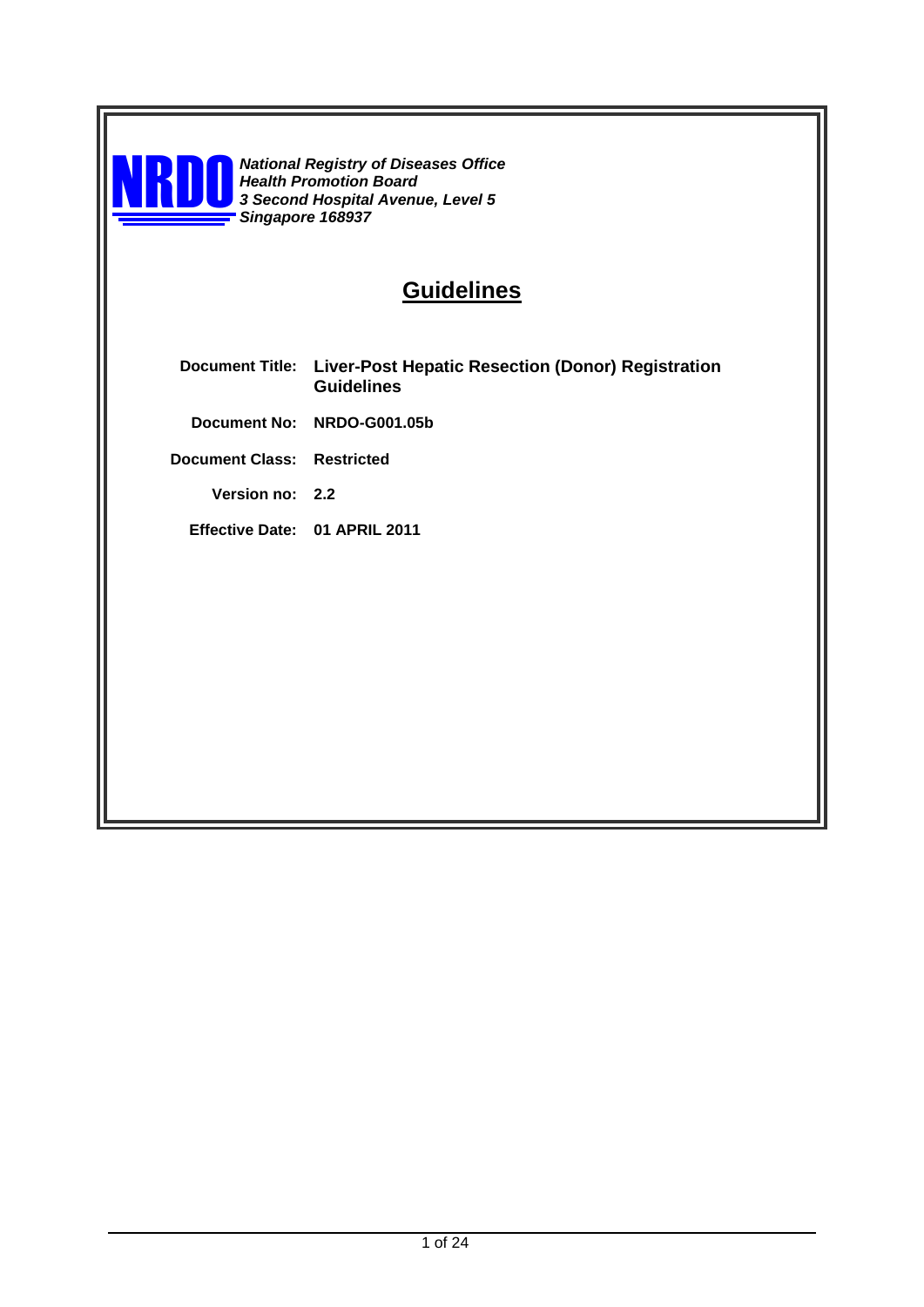| NATIONAL REGISTRY OF DISEASES                                                               |  | Document No:   NRDO-G001.05b                           |
|---------------------------------------------------------------------------------------------|--|--------------------------------------------------------|
| Liver-Post Hepatic Resection (Donor)<br><b>Registration Guidelines</b>                      |  | <b>Effective Date:</b> $\vert$ 01 APRIL 2011 (Ver 2.2) |
| Unless indicated, any hardcopy, printed or photocopied, is considered an uncontrolled copy. |  |                                                        |

#### **TABLE OF CONTENTS**

| Part III. PATHWAYS AND TIMELINE FOR NOTIFICATION OF CASES5                       |
|----------------------------------------------------------------------------------|
| Part IV. DATA ITEMS ON NEW CASE REGISTRATION FORM FOR LIVER DONOR                |
|                                                                                  |
| Part V. DATA ITEMS ON FOLLOW-UP FORM FOR LIVER DONOR 17                          |
|                                                                                  |
| ANNEX A - Examples of conditions classified under the various diseases/illnesses |
|                                                                                  |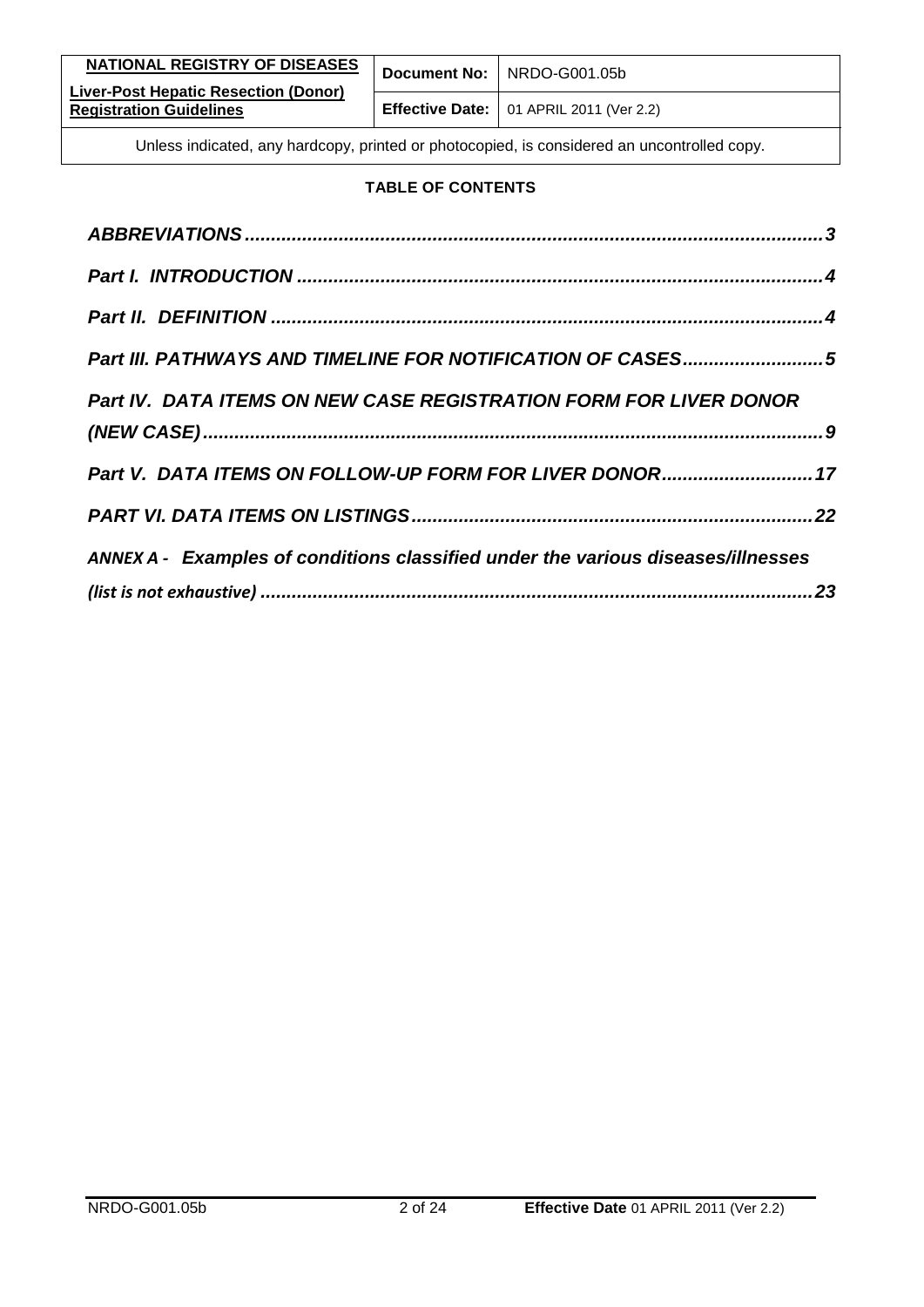| NATIONAL REGISTRY OF DISEASES                                                               |  | Document No: NRDO-G001.05b                             |
|---------------------------------------------------------------------------------------------|--|--------------------------------------------------------|
| <b>Liver-Post Hepatic Resection (Donor)</b><br><b>Registration Guidelines</b>               |  | <b>Effective Date:</b> $\vert$ 01 APRIL 2011 (Ver 2.2) |
| Unless indicated, any hardcopy, printed or photocopied, is considered an uncontrolled copy. |  |                                                        |

#### <span id="page-2-0"></span>**ABBREVIATIONS**

| <b>DCR</b>  | Donor Care Registry                                                              |
|-------------|----------------------------------------------------------------------------------|
| <b>sFTP</b> | secured File Transfer Protocol (Secured way for electronic data<br>transmission) |
| <b>PGP</b>  | Pretty Good Privacy (Software for encrypting data in emails)                     |
| <b>NRD</b>  | National Registry of Diseases                                                    |
| <b>NRDO</b> | National Registry of Diseases Office                                             |
| <b>NOTU</b> | National Organ Transplant Unit                                                   |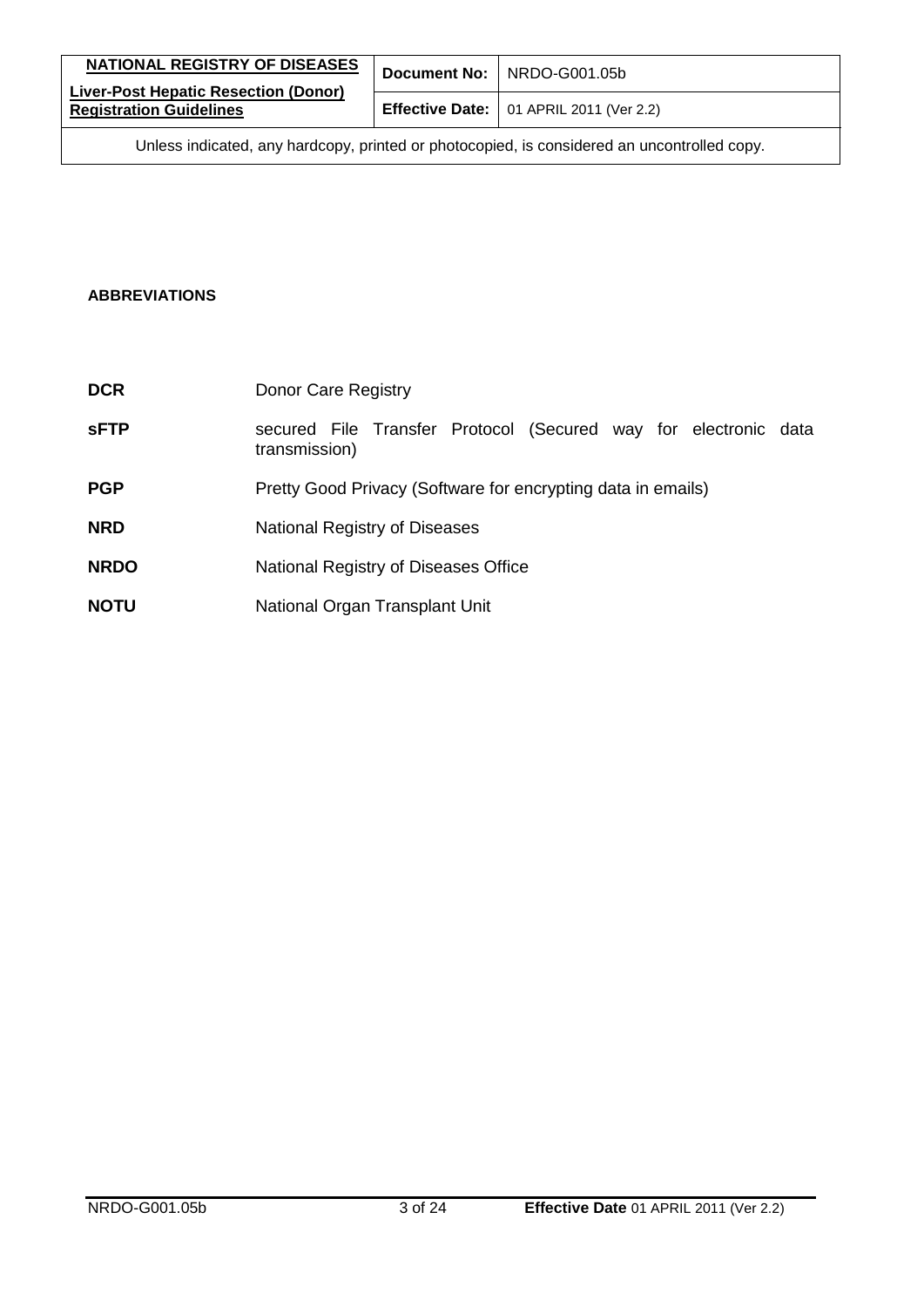| NATIONAL REGISTRY OF DISEASES<br><b>Liver-Post Hepatic Resection (Donor)</b> | Document No: NRDO-G001.05b                             |
|------------------------------------------------------------------------------|--------------------------------------------------------|
| <b>Registration Guidelines</b>                                               | <b>Effective Date:</b> $\vert$ 01 APRIL 2011 (Ver 2.2) |

#### <span id="page-3-0"></span>**Part I. INTRODUCTION**

Ministry of Health (MOH) has established the Donor Care Registry (DCR) under the National Registry of Diseases (NRD) Act to monitor living donor outcomes and post donation complications. Under the NRD Act, the manager of healthcare institution is required to report information on liverpost hepatic resection (donor) to the National Registry of Diseases Office (NRDO).

For the purposes of section 6(1) of the NRD Act, it is mandatory for the manager of a healthcare institution to notify the Donor Care Registry at the NRDO of the following:

a) a person who has undergone hepatic resection for the purpose of transplantation into the body of another living person

or

b) the donor is undergoing treatment for liver- post hepatic resection at the healthcare institution ( first of such treatments received by the donor at the healthcare institution on or after 1<sup>st</sup> November 2009).

The Advisory Committee on Transplant (ACT) has recommended follow up treatment for liver-post hepatic resection (donor) at 6-week, 3-month, 6-month after hepatic resection and annually.

These guidelines are written to assist managers of healthcare institutions and medical practitioners to better understand the responsibilities in providing notifications of cases of liver- post hepatic resection (donor).

#### <span id="page-3-1"></span>**Part II. DEFINITION**

"hepatic resection" means the surgical removal of a part of the liver

- "liver post hepatic resection (donor)" refers to the absence of a part of liver in a person due to having undergone hepatic resection for the purpose of transplantation of a part of his liver into the body of another living person;
- "patient" means a person to whom a notification referred to in regulation 3 in the National Registry of Diseases (Liver-Post Hepatic Resection (Donor) Notification) Regulations 2009 relates (i.e. the donor):
- "recipient" means the person into whose body a part of the patient's liver is or will be transplanted.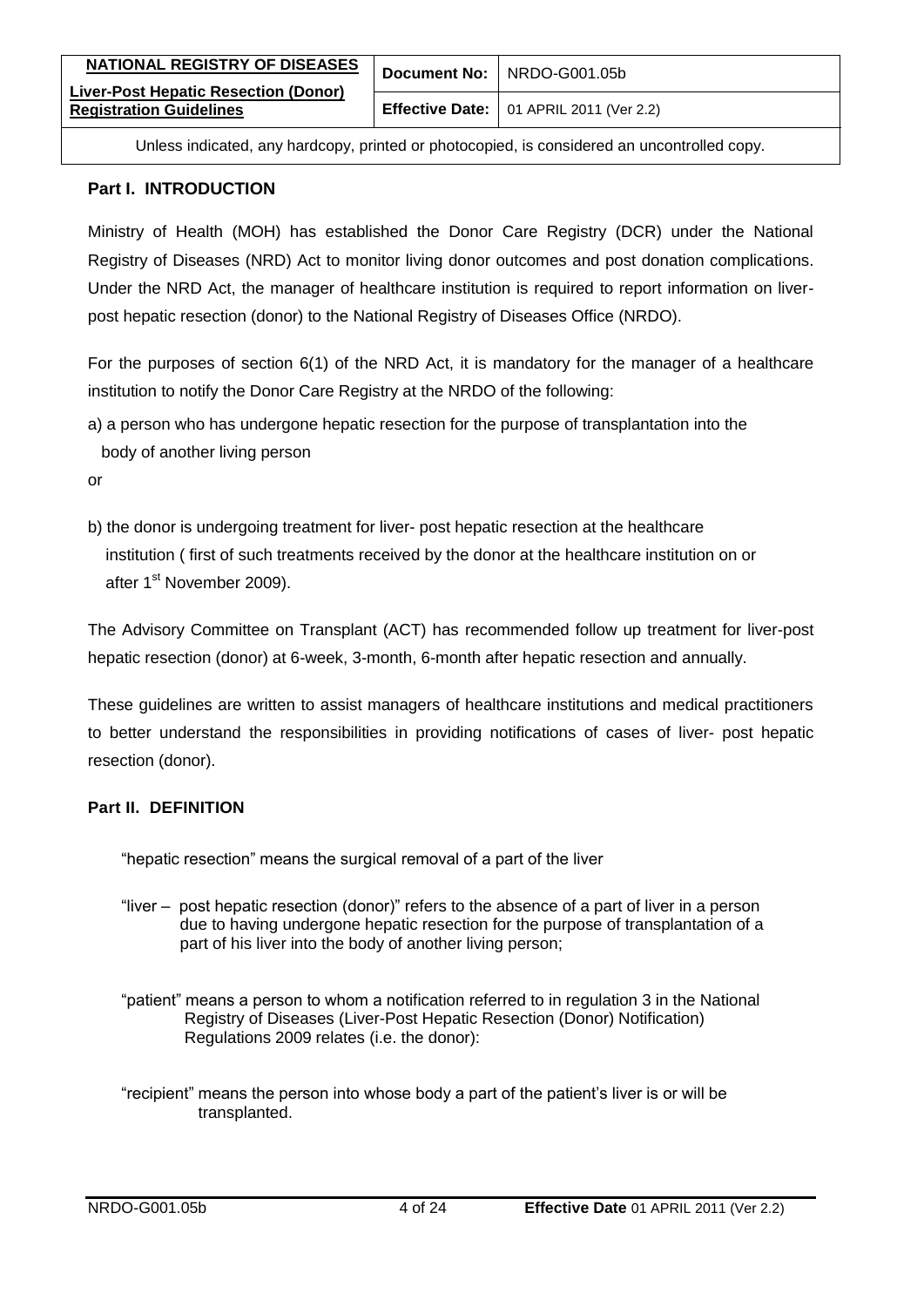| NATIONAL REGISTRY OF DISEASES                                          | Document No: NRDO-G001.05b                             |
|------------------------------------------------------------------------|--------------------------------------------------------|
| Liver-Post Hepatic Resection (Donor)<br><b>Registration Guidelines</b> | <b>Effective Date:</b> $\vert$ 01 APRIL 2011 (Ver 2.2) |
|                                                                        |                                                        |

#### <span id="page-4-0"></span>**Part III. PATHWAYS AND TIMELINE FOR NOTIFICATION OF CASES**

Table 1 shows the pathways and timeline for reporting cases. It is important to send listings and notifications of reportable cases not later than the timeline as stated so that NRDO can produce accurate and timely trend reports.

Managers of healthcare institutions are required to notify the cases, through submission of hard or electronic copies of the notification forms / listings, within 3 months post hepatic resection and upon commencement of follow-up treatment at any healthcare institution.

#### **TABLE 1: Pathways and Timeline of reporting**

| a) REPORTING OF NEW CASE OF LIVER DONATION                                                                                                                                                                                         |                                      |                           |  |
|------------------------------------------------------------------------------------------------------------------------------------------------------------------------------------------------------------------------------------|--------------------------------------|---------------------------|--|
| <b>Pathways of Notification</b>                                                                                                                                                                                                    | <b>Timeline</b>                      | Mode of data transmission |  |
| <b>New cases of liver donors</b><br>For all new cases of liver<br>transplantation reported to NOTU -<br>there is no need to further notify<br>NRDO of these new cases.                                                             | Routine monthly<br>reports from NOTU | <b>SFTP</b>               |  |
| Form of notification:- Donor case<br>listing -<br>will be submitted by the National<br>Organ Transplant unit (NOTU) to<br>NRDO to fulfil the requirements for<br>healthcare institutions to report new<br>cases under the NRD Act. |                                      |                           |  |
|                                                                                                                                                                                                                                    |                                      |                           |  |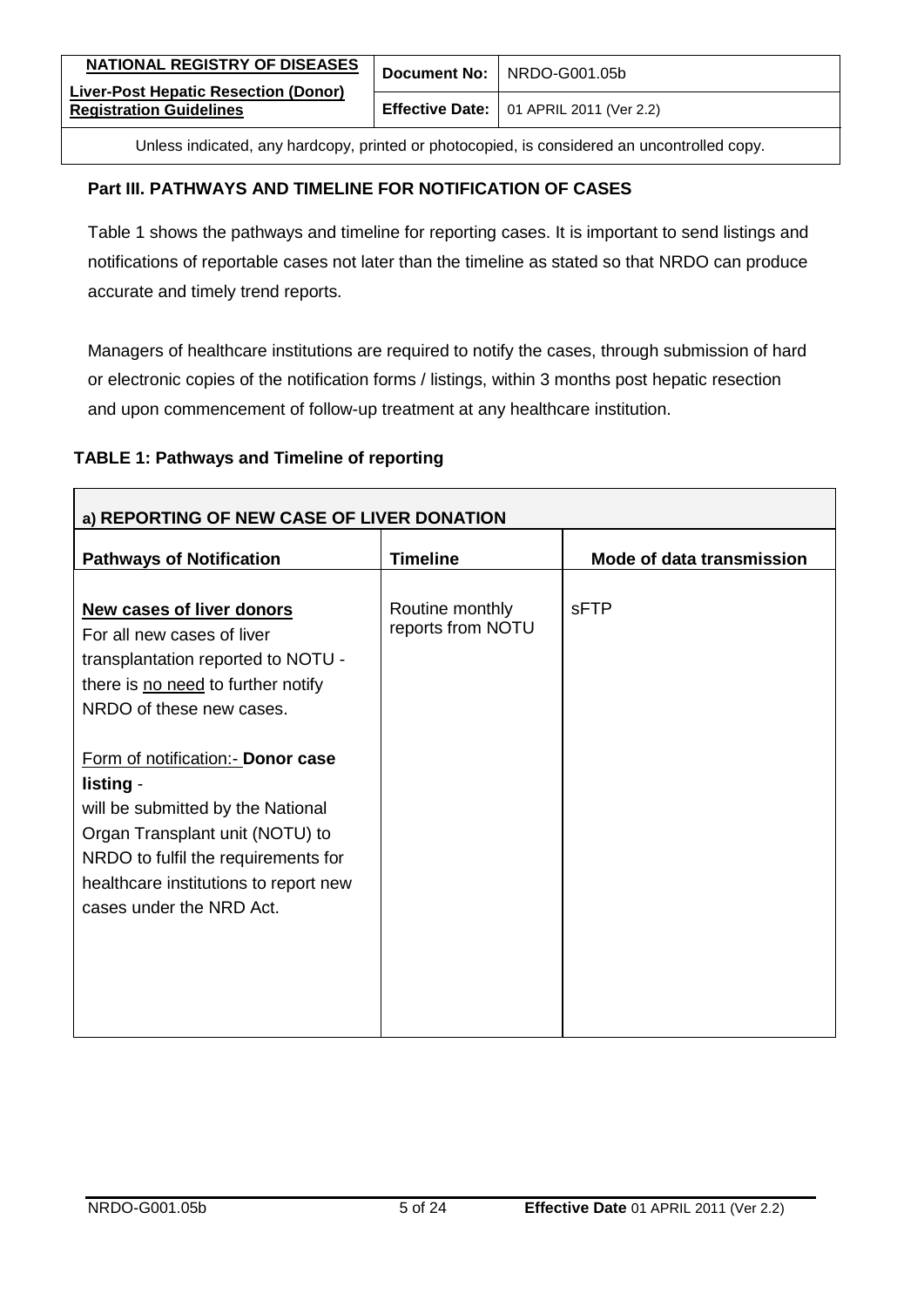| NATIONAL REGISTRY OF DISEASES                                          | Document No: NRDO-G001.05b                             |
|------------------------------------------------------------------------|--------------------------------------------------------|
| Liver-Post Hepatic Resection (Donor)<br><b>Registration Guidelines</b> | <b>Effective Date:</b> $\vert$ 01 APRIL 2011 (Ver 2.2) |

| a) REPORTING OF NEW CASE OF LIVER DONATION                          |                                                                             |                                                                                                                                                                                                                                                                                                                     |  |
|---------------------------------------------------------------------|-----------------------------------------------------------------------------|---------------------------------------------------------------------------------------------------------------------------------------------------------------------------------------------------------------------------------------------------------------------------------------------------------------------|--|
| <b>Pathways of Notification</b>                                     | <b>Timeline</b>                                                             | Mode of data transmission                                                                                                                                                                                                                                                                                           |  |
| For New cases of Liver transplantation<br>not reported to NOTU:     | Within 3 months from<br>date of hepatic<br>resection for organ<br>donation. | $(1)$ E- Notification $@$ the Health<br><b>Professional Portal</b><br>(www.hpp.moh.gov.sg)<br>(This is an on-line notification                                                                                                                                                                                      |  |
| Form to use: - New Case Registration<br><b>Form for Liver Donor</b> |                                                                             | system for doctors to notify<br>reportable diseases/conditions)                                                                                                                                                                                                                                                     |  |
|                                                                     |                                                                             | or                                                                                                                                                                                                                                                                                                                  |  |
|                                                                     |                                                                             | (2) Hard copy can be downloaded<br>from Registry's Internet website @<br>http://www.nrdo.gov.sg or<br>requested from the National<br><b>Registry of Diseases Office</b><br>(NRDO)<br>and then sent by Registered mail<br>or by hand (including courier<br>service)<br>to: Donor Care Registry at the<br><b>NRDO</b> |  |
|                                                                     |                                                                             | N.B. Please DO NOT submit the<br>form via email or fax.                                                                                                                                                                                                                                                             |  |

Ï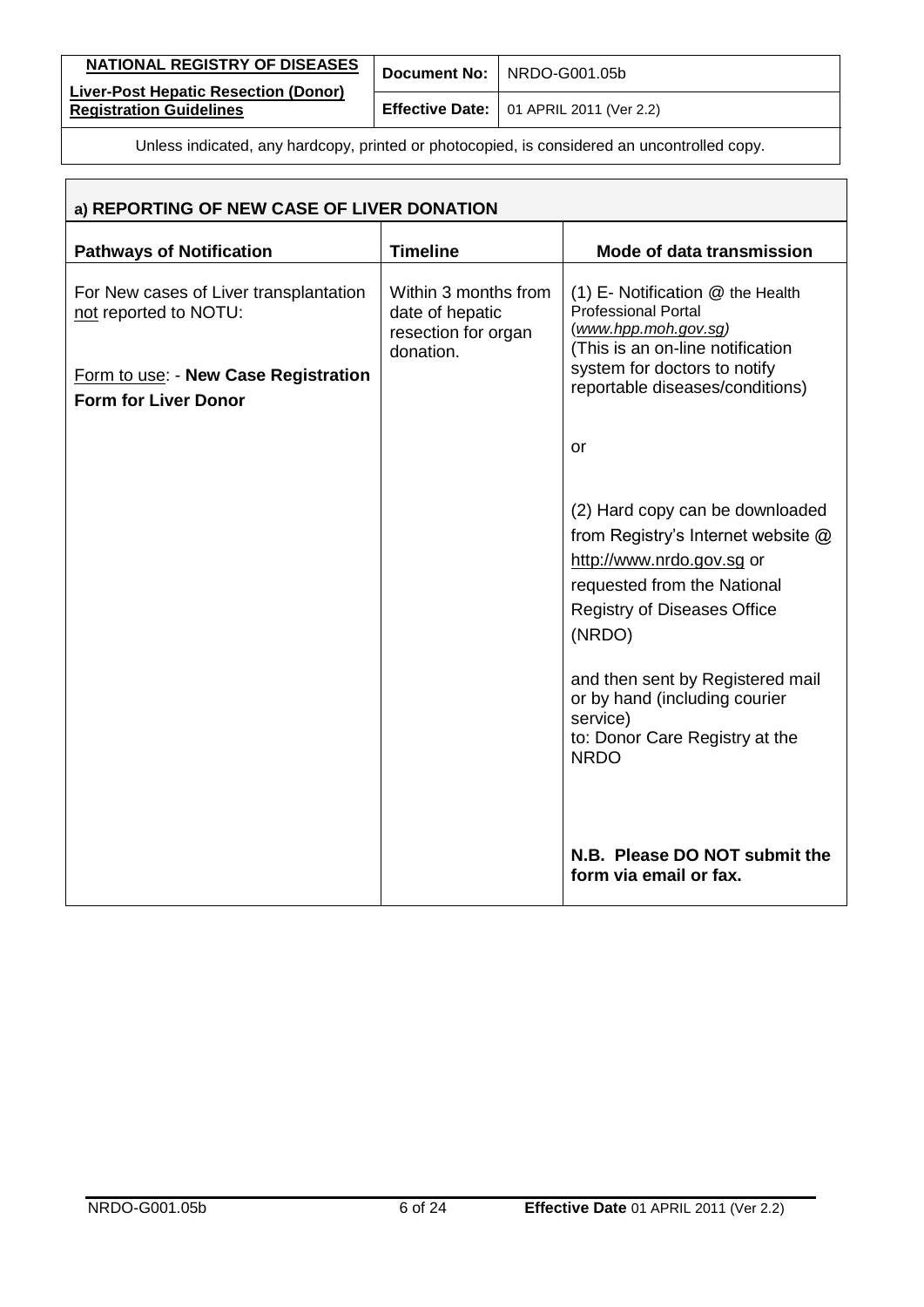| NATIONAL REGISTRY OF DISEASES                                                               |  | Document No: NRDO-G001.05b                             |
|---------------------------------------------------------------------------------------------|--|--------------------------------------------------------|
| <b>Liver-Post Hepatic Resection (Donor)</b><br><b>Registration Guidelines</b>               |  | <b>Effective Date:</b> $\vert$ 01 APRIL 2011 (Ver 2.2) |
| Unless indicated, any hardcopy, printed or photocopied, is considered an uncontrolled copy. |  |                                                        |

| b) REPORTING OF TREATMENT OR FOLLOW-UP OF DONOR                                                                                                                                                                              |                                                                                                                                                                                                            |                                                                                                                                                                                                                                                                                                                                                                                                                                                                                       |  |
|------------------------------------------------------------------------------------------------------------------------------------------------------------------------------------------------------------------------------|------------------------------------------------------------------------------------------------------------------------------------------------------------------------------------------------------------|---------------------------------------------------------------------------------------------------------------------------------------------------------------------------------------------------------------------------------------------------------------------------------------------------------------------------------------------------------------------------------------------------------------------------------------------------------------------------------------|--|
| <b>Pathways of Notification</b>                                                                                                                                                                                              | <b>Timeline</b>                                                                                                                                                                                            | Mode of data transmission                                                                                                                                                                                                                                                                                                                                                                                                                                                             |  |
| For Donor undergoing treatment post<br>hepatic resection (first of such<br>treatment on or after 1 <sup>st</sup> November<br>2009) at the healthcare institution:<br>Form to use: - Follow-up Form for<br><b>Liver Donor</b> | Within 3 months after<br>the treatment has<br>commenced at the<br>healthcare institution<br>i.e.<br>Private<br>specialist<br>clinic,<br>Specialist<br>outpatient<br>clinic at<br>Restructured<br>Hospitals | (1) E- Notification @ the Health<br><b>Professional Portal</b><br><u>(www.hpp.moh.gov.sg)</u><br>Or<br>(2) Hard copy can be downloaded<br>from Registry's Internet website @<br>http://www.nrdo.gov.sg or<br>requested from the National<br><b>Registry of Diseases Office</b><br>(NRDO)<br>and then sent by Registered mail<br>or by hand (including courier<br>service)<br>to: Donor Care Registry at the<br><b>NRDO</b><br>N.B. Please DO NOT submit the<br>form via email or fax. |  |
| For donors who are admitted to<br>Restructured hospitals for inpatient<br>treatment subsequent to post hepatic<br>resection:<br><b>Hospital Inpatient Discharge</b><br>summaries listing                                     | Within 3 months after<br>the hospitalisation                                                                                                                                                               | (1) sFTP or PGP or encrypted<br>electronic storage device e.g.<br>thumb drive, CD rom.<br>or<br>(2) Hardcopy listing - and sent by<br>Registered mail or by hand<br>(including courier service)<br>to: Donor Care Registry at the<br><b>NRDO</b>                                                                                                                                                                                                                                      |  |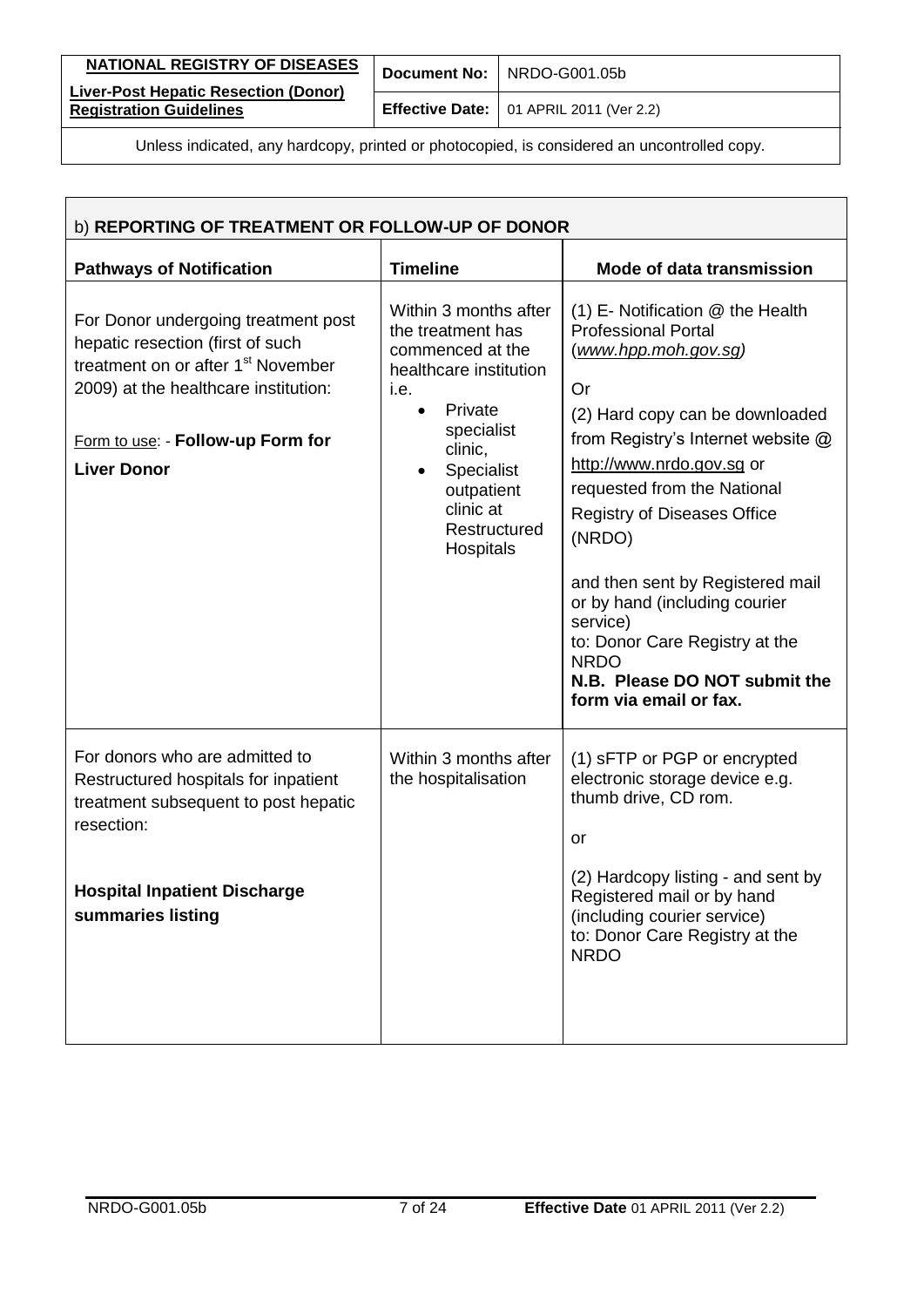| <b>NATIONAL REGISTRY OF DISEASES</b>                                   | Document No: NRDO-G001.05b                             |
|------------------------------------------------------------------------|--------------------------------------------------------|
| Liver-Post Hepatic Resection (Donor)<br><b>Registration Guidelines</b> | <b>Effective Date:</b> $\vert$ 01 APRIL 2011 (Ver 2.2) |
|                                                                        |                                                        |

#### **Minimal mandatory data items**

**For notification of new transplant cases or follow-up treatment at any healthcare institution, it is mandatory to furnish the following data items:**

- 1. Identification Number (NRIC/ Passport No/ Foreign Identification No / Hospital Registration No.)
- 2. Name
- 3. Date of Birth or age (if date of birth is unknown)
- 4. Name of notifying healthcare institution (including department)
- 5. Date of hepatic resection (for new cases)

#### **Collection of additional information under section 7(1) of NRD Act**

Upon receipt of the notification, NRDO may require the manager of the healthcare institution to provide additional information. A registry coordinator from NRDO will contact the manager or the designated staff at the healthcare institution to make arrangement for visit at the healthcare institution to collect the additional information.

Alternatively, the manager of the healthcare institution may wish to furnish the additional information to NRDO via:

- a) E-Notification @ www.hpp.moh.gov.sg
- or
- b) by completing the following forms (hardcopy):
	- i) New Case New Case Registration form for Liver Donor
	- ii) Follow-Up treatment Follow-Up treatment form
- Note: Hardcopy form must be delivered to NRDO via Registered mail or hand delivered

### **Updates on follow-up treatment**

Information on the donor's well-being post hepatic resection will be collected at the recommended scheduled intervals of six weeks, three months and six months after hepatic resection and then at year-end (which will commence in the month of December).

### **The manager of the healthcare institution is legally responsible to ensure that the required information is provided to the registry.**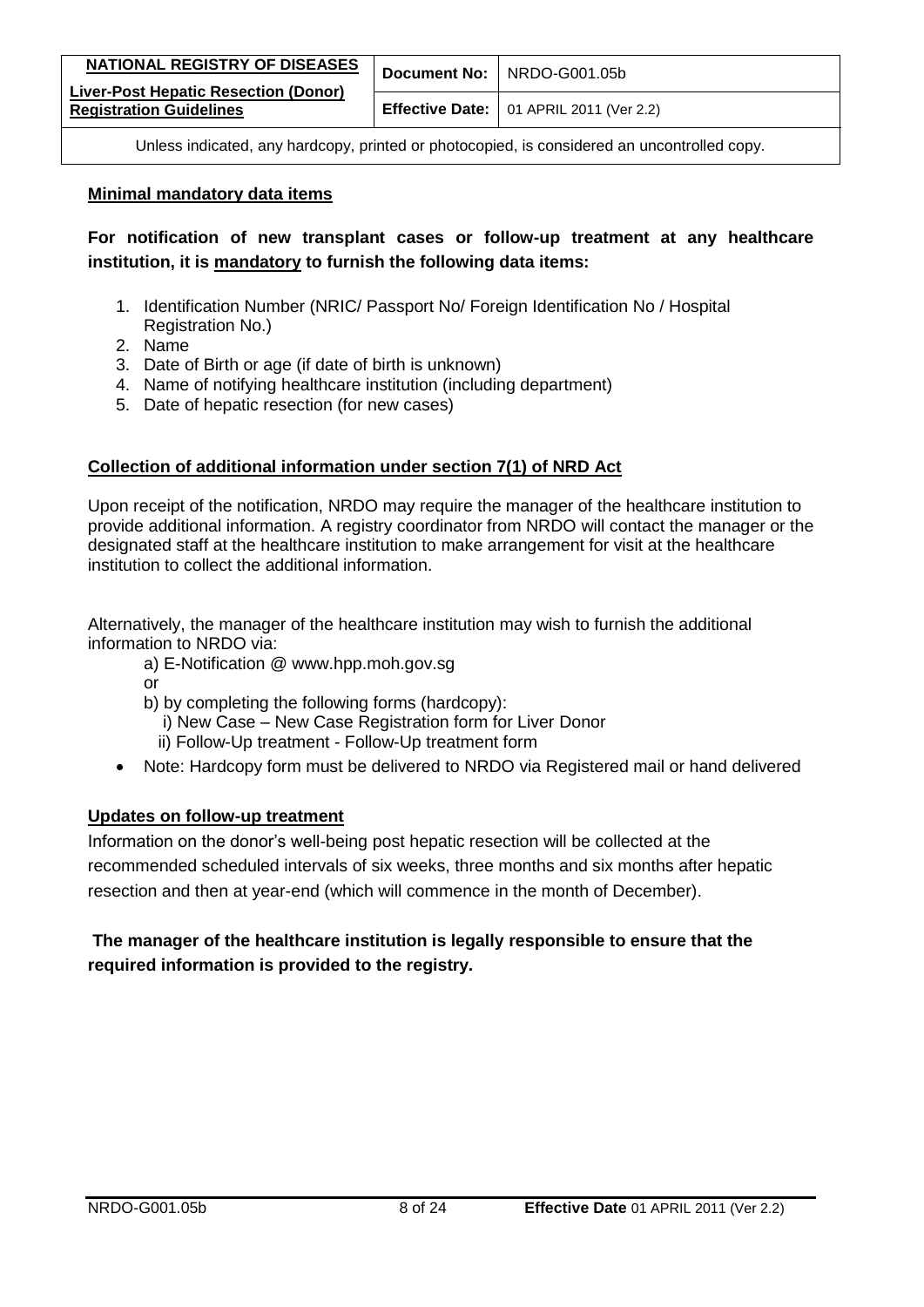| NATIONAL REGISTRY OF DISEASES                                                 | Document No: NRDO-G001.05b                             |
|-------------------------------------------------------------------------------|--------------------------------------------------------|
| <b>Liver-Post Hepatic Resection (Donor)</b><br><b>Registration Guidelines</b> | <b>Effective Date:</b> $\vert$ 01 APRIL 2011 (Ver 2.2) |

# <span id="page-8-0"></span>**Part IV. DATA ITEMS ON NEW CASE REGISTRATION FORM FOR LIVER DONOR (NEW CASE)**

The following table provides definitions for the data items on the New Case Registration form for Liver Donor:

| <b>Section 1: Particulars of Donor</b>                         |                                                                                                                                                                                                                                                                                                                                                                                                           |  |
|----------------------------------------------------------------|-----------------------------------------------------------------------------------------------------------------------------------------------------------------------------------------------------------------------------------------------------------------------------------------------------------------------------------------------------------------------------------------------------------|--|
| Data items                                                     | <b>Definition</b>                                                                                                                                                                                                                                                                                                                                                                                         |  |
| Name                                                           | Record the patient's name (underline surname) from<br>NRIC/ Passport/employment pass/work permit /Birth<br>certificate/case-notes.                                                                                                                                                                                                                                                                        |  |
| <b>NRIC</b><br>Passport No<br>Foreign Identification (FIN) No. | NRIC No. } - Applicable to Singapore citizens and<br><b>Permanent Residents</b><br>Singapore NRIC should be entered as in the format<br>SXXXXXXXC or<br>TXXXXXXXC for those Singaporean born from 2000.<br>Passport No. - Applicable to Foreigners only<br>Enter passport no. if FIN no. is unavailable.<br>Passport numbers enter as appears in the passport.<br>FIN No. - Applicable to Foreigners only |  |
| Hospital Registration No.                                      | Enter FIN No. if patient has both FIN & Passport<br>Hospital Registration No. - Applicable to Foreigners and<br>residents without NRIC                                                                                                                                                                                                                                                                    |  |
| Date of Birth                                                  | Format is DD/MM/YYYY<br>If only the year of birth is available then the date format<br>will be 01/01/YYYY.                                                                                                                                                                                                                                                                                                |  |
| <b>Resident Status</b>                                         | Tick accordingly:<br>1- Singapore citizen<br>2- Singapore Permanent Resident<br>3 - Others (refers to foreigners with other types of<br>visa), please specify or select from the 'drop down' list<br>(E notification).                                                                                                                                                                                    |  |
| Gender                                                         | Tick accordingly: Male or Female                                                                                                                                                                                                                                                                                                                                                                          |  |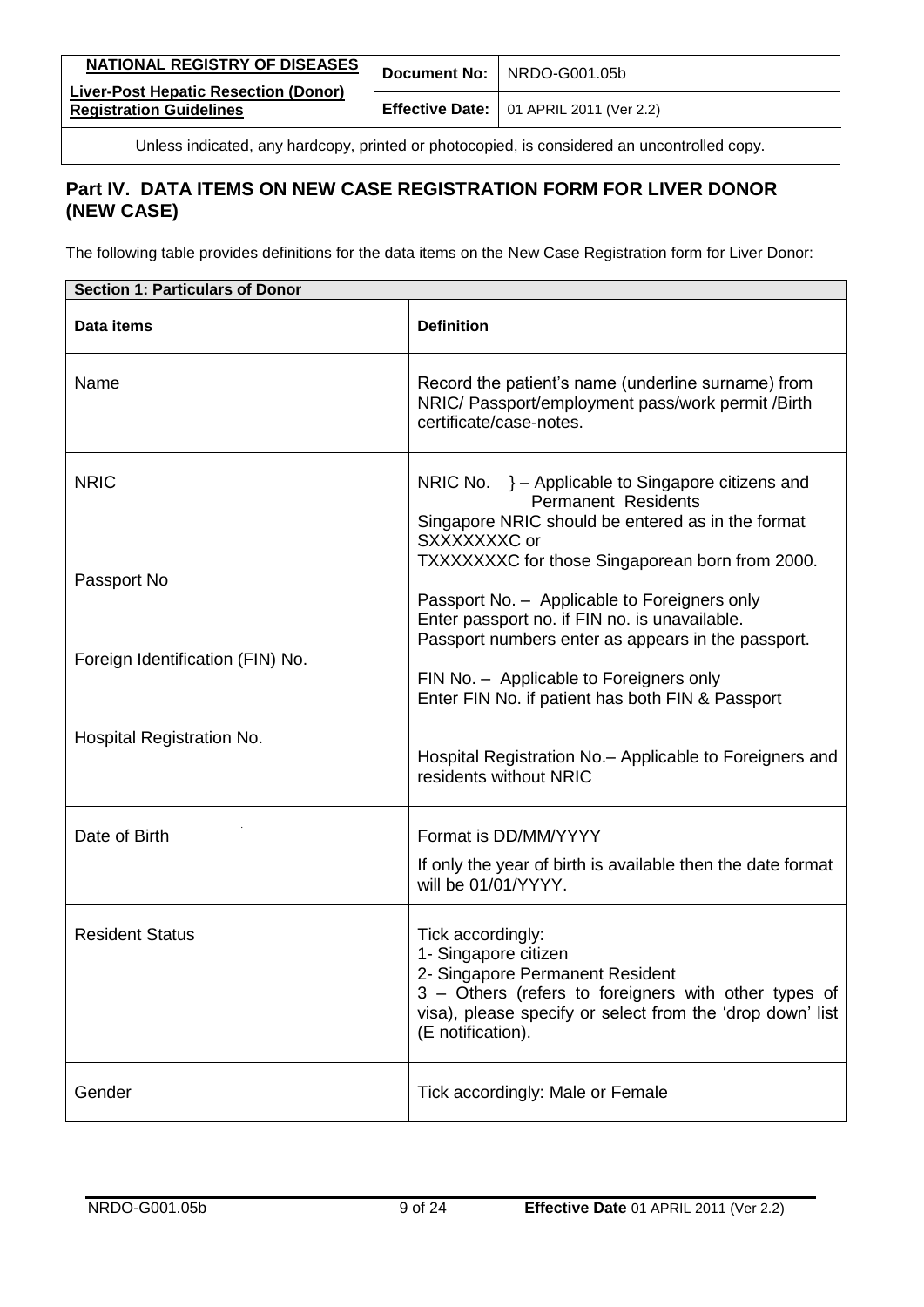| <b>Registration Guidelines</b><br><b>Effective Date:</b> $\vert$ 01 APRIL 2011 (Ver 2.2) | NATIONAL REGISTRY OF DISEASES               | Document No: NRDO-G001.05b |
|------------------------------------------------------------------------------------------|---------------------------------------------|----------------------------|
|                                                                                          | <b>Liver-Post Hepatic Resection (Donor)</b> |                            |

| <b>Section 1: Particulars of Donor</b> |                                                                                                                                                                                                                                                                                                                                                                                                                                                                                                                                                                      |  |
|----------------------------------------|----------------------------------------------------------------------------------------------------------------------------------------------------------------------------------------------------------------------------------------------------------------------------------------------------------------------------------------------------------------------------------------------------------------------------------------------------------------------------------------------------------------------------------------------------------------------|--|
| Data items                             | <b>Definition</b>                                                                                                                                                                                                                                                                                                                                                                                                                                                                                                                                                    |  |
| Country of Birth                       | Patient's country of birth<br>1. Singapore<br>2. Malaysia<br>3. China<br>4. Indonesia<br>5. India<br>6. Others, specify:<br>7. Unknown                                                                                                                                                                                                                                                                                                                                                                                                                               |  |
| <b>Ethnic Group</b>                    | Tick - Chinese / Malay / Indian / Eurasian / Others<br>Malay - refers to persons of Malay or Indonesian<br>origin. Eg: Boyanese, Bugis, Javanese.<br><b>Indian</b> - Include people from India and India<br>$\bullet$<br>subcontinent. Eg: Bangladeshi, Bengali, Malayalee,<br>Punjabi, Sikhs, Singhalese, Sri Lankans and Tamil.<br><b>Eurasian</b> $-$ refers to mixed ancestry<br><b>Others</b> – refers to groups not classified as above.<br>$\bullet$<br>Eg: Arab, Caucasian, Japanese, etc. Please specify<br>or select from drop-down list (E notification). |  |
| <b>Marital Status</b>                  | Tick accordingly:<br>1. Single<br>2. Married<br>3. Widowed<br>4. Separated<br>5. Divorced<br>6. Unknown (information is unavailable)                                                                                                                                                                                                                                                                                                                                                                                                                                 |  |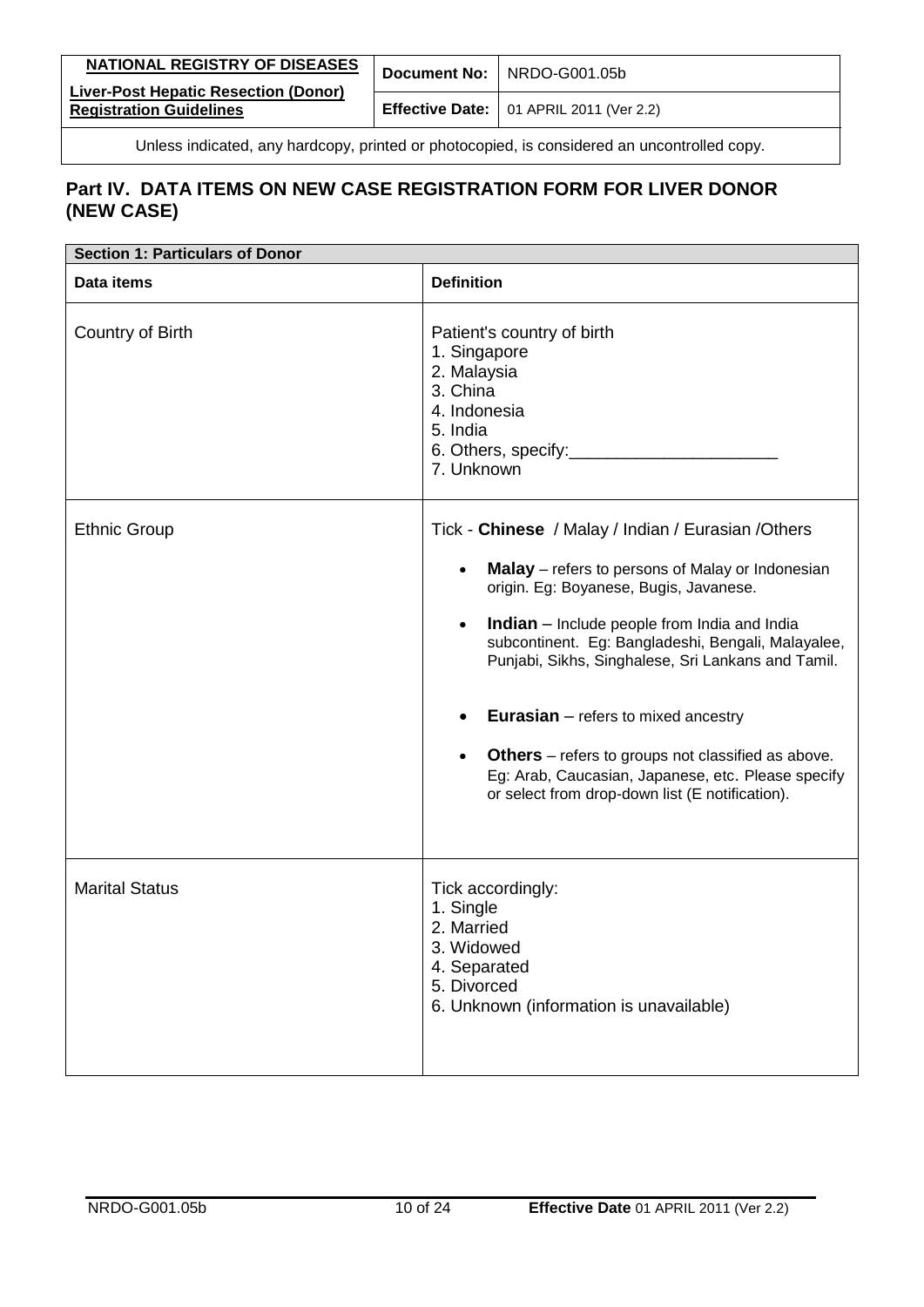| NATIONAL REGISTRY OF DISEASES                                                 |  | Document No: NRDO-G001.05b                             |
|-------------------------------------------------------------------------------|--|--------------------------------------------------------|
| <b>Liver-Post Hepatic Resection (Donor)</b><br><b>Registration Guidelines</b> |  | <b>Effective Date:</b> $\vert$ 01 APRIL 2011 (Ver 2.2) |

| <b>Section 1: Particulars of Donor</b> |                                                                                                                                                                                                                                    |
|----------------------------------------|------------------------------------------------------------------------------------------------------------------------------------------------------------------------------------------------------------------------------------|
| Data items                             | <b>Definition</b>                                                                                                                                                                                                                  |
| Educational level (Highest)            | For those born between 1920s and 1940s, can code<br>as:<br>'No Formal' or 'Low Primary' if information on<br>education is unavailable.                                                                                             |
|                                        | Tick accordingly:<br>No Formal Education<br>Low Primary<br><b>PSLE</b><br>Secondary (No 'O' level certificate)<br><b>GCE N Level</b><br><b>GCE-O Level</b><br><b>GCE-A Level</b><br>Diploma<br>University & above<br>Not Available |
| <b>Employment status</b>               | Tick accordingly:<br>Working full time, specify ________________<br>Working part-time, specify ______________<br>Not Working<br><b>Retired</b><br>Housewife<br><b>Student</b><br>Unknown (information is unavailable)              |
| Relationship to Recipient              | Tick accordingly:<br>A. Biologically related<br>Parent<br>Sibling<br>Offspring<br>Identical twin<br>Others, specify _______________<br><b>B.</b> Emotionally related<br>Spouse<br>Friend<br>Others, specify ________________       |
|                                        | C. Others<br>Directed (Donor knows who is the recipient)<br>Non-Directed (Donor does not know the recipient)<br>Others, specify_                                                                                                   |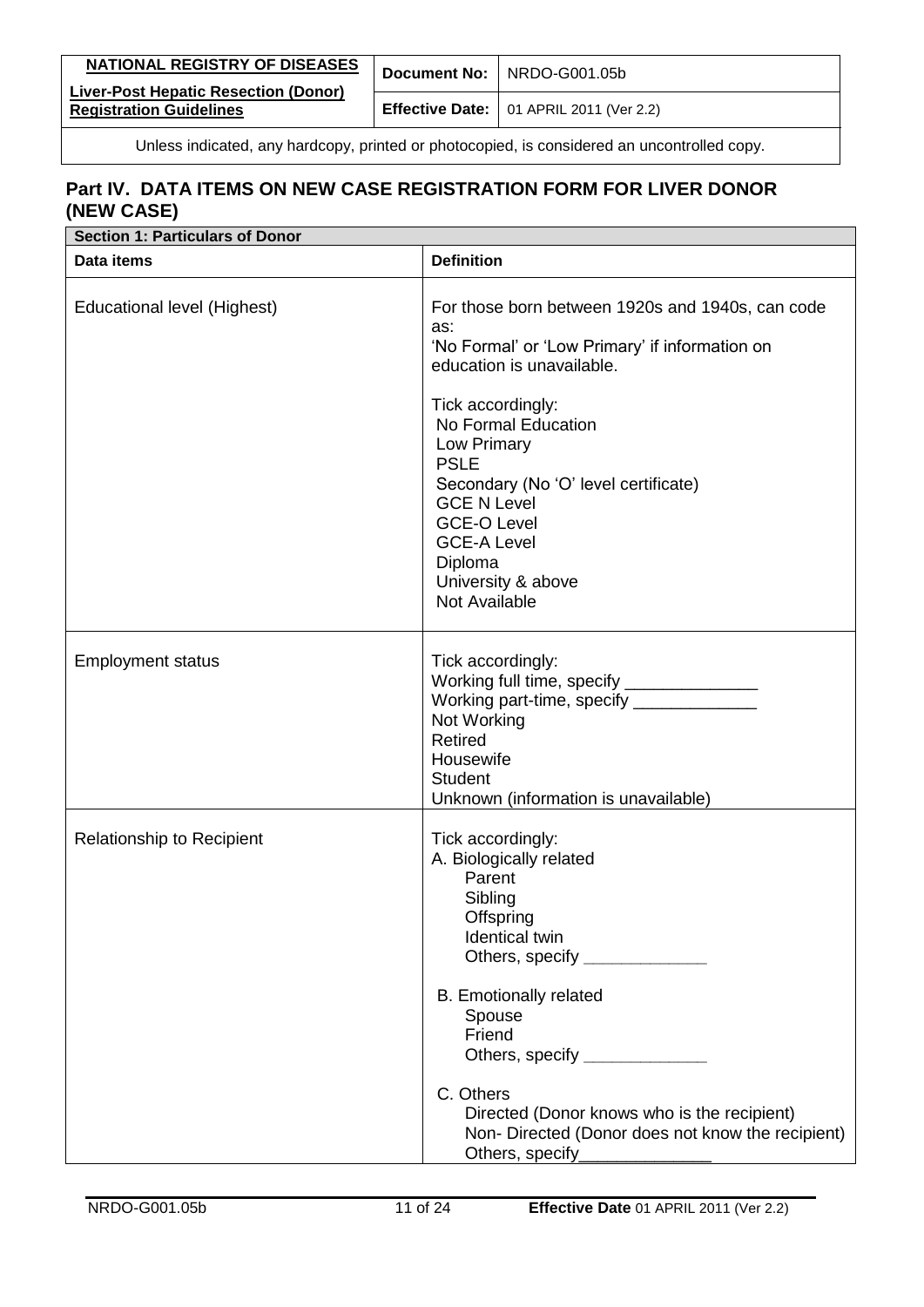| <b>NATIONAL REGISTRY OF DISEASES</b>                                          | Document No: NRDO-G001.05b                       |
|-------------------------------------------------------------------------------|--------------------------------------------------|
| <b>Liver-Post Hepatic Resection (Donor)</b><br><b>Registration Guidelines</b> | <b>Effective Date:</b>   01 APRIL 2011 (Ver 2.2) |

| <b>Section 2: Particulars of Recipient</b> |                                                                                                                                                                                                                                                                                                                                                                   |  |
|--------------------------------------------|-------------------------------------------------------------------------------------------------------------------------------------------------------------------------------------------------------------------------------------------------------------------------------------------------------------------------------------------------------------------|--|
| Data items                                 | <b>Definition</b>                                                                                                                                                                                                                                                                                                                                                 |  |
| Name                                       | Record the patient's name (underline surname) from<br>NRIC/ Passport/employment pass/work permit /Birth<br>certificate/case-notes.                                                                                                                                                                                                                                |  |
| <b>NRIC</b><br>Passport No                 | NRIC No. $\}$ – Applicable to Singapore citizens and<br><b>Permanent Residents</b><br>Singapore NRIC should be entered as in the format<br>SXXXXXXXC or<br>TXXXXXXXC for those Singaporean born from 2000.<br>Passport No. - Applicable to Foreigners only<br>Enter passport no. if FIN no. is unavailable.<br>Passport numbers enter as appears in the passport. |  |
| Foreign Identification (FIN) No.           | FIN No. - Applicable to Foreigners only<br>Enter FIN No. if patient has both FIN & Passport                                                                                                                                                                                                                                                                       |  |
| Hospital Registration No.                  | Hospital Registration No. - Applicable to Foreigners and<br>residents without NRIC                                                                                                                                                                                                                                                                                |  |
| Date of Birth                              | Format is DD/MM/YYYY<br>If only the year of birth is available then the date format<br>will be 01/01/YYYY.                                                                                                                                                                                                                                                        |  |
| <b>Resident Status</b>                     | Tick accordingly:<br>1- Singapore citizen<br>2- Singapore Permanent Resident<br>5 – Others (refers to foreigners with other types of visa),<br>please specify or select from the 'drop down' list (E<br>notification).                                                                                                                                            |  |
| Gender                                     | Tick accordingly: Male or Female                                                                                                                                                                                                                                                                                                                                  |  |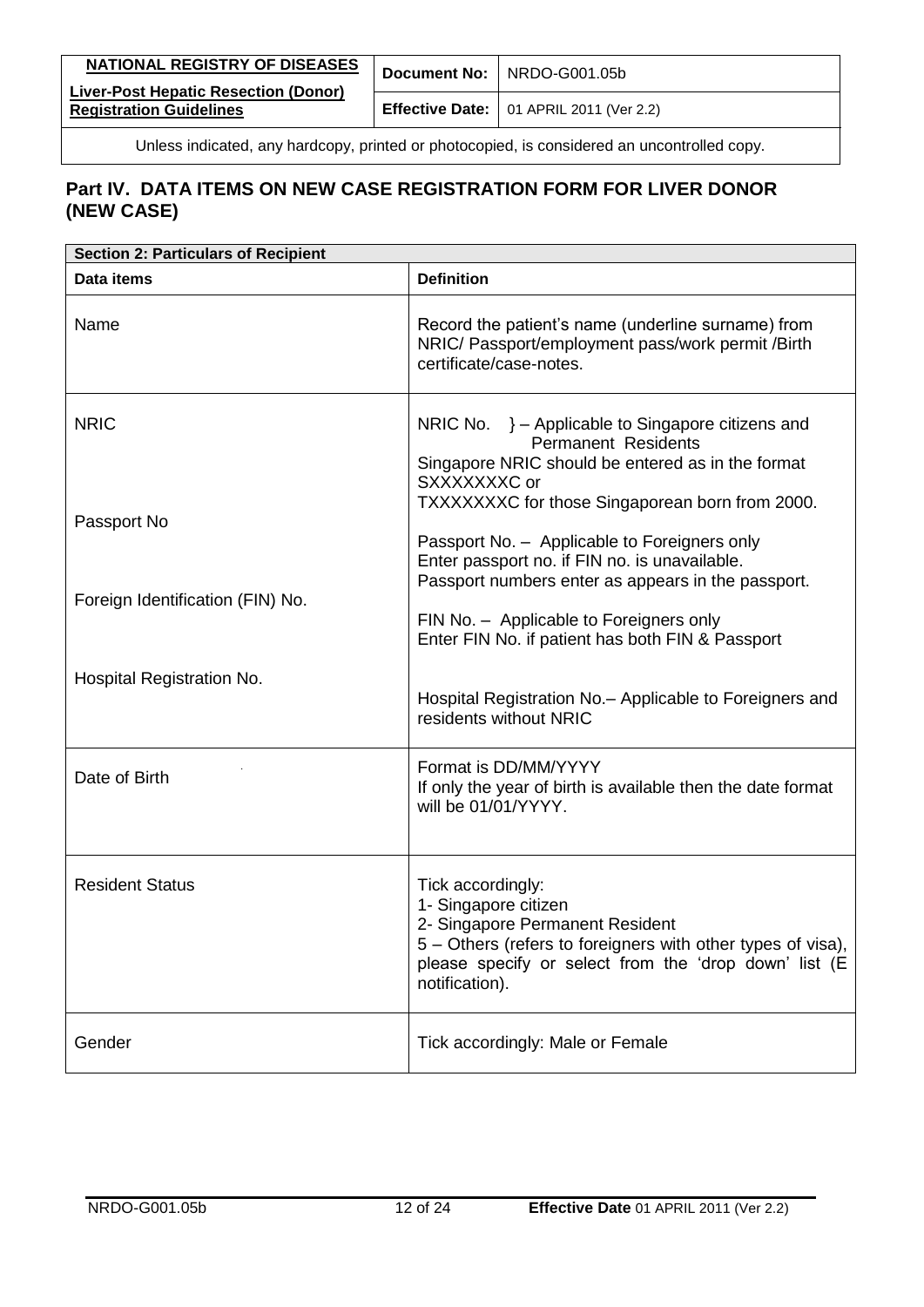| NATIONAL REGISTRY OF DISEASES<br><b>Liver-Post Hepatic Resection (Donor)</b> | Document No:   NRDO-G001.05b                     |
|------------------------------------------------------------------------------|--------------------------------------------------|
| <b>Registration Guidelines</b>                                               | <b>Effective Date:</b>   01 APRIL 2011 (Ver 2.2) |

| <b>Section 2: Particulars of Recipient</b> |                                                                                                                                                                                                                                                |  |
|--------------------------------------------|------------------------------------------------------------------------------------------------------------------------------------------------------------------------------------------------------------------------------------------------|--|
| Data items                                 | <b>Definition</b>                                                                                                                                                                                                                              |  |
| <b>Ethnic Group</b>                        | Tick - Chinese / Malay / Indian / Eurasian / Others                                                                                                                                                                                            |  |
|                                            | Malay - refers to persons of Malay or Indonesian<br>origin. E.g.: Boyanese, Bugis, Javanese.                                                                                                                                                   |  |
|                                            | Indian - Include people from India and India<br>subcontinent. E.g.: Bangladeshi, Bengali, Malayalee,<br>Punjabi, Sikhs, Singhalese, Sri Lankans and Tamil.                                                                                     |  |
|                                            | <b>Eurasian</b> $-$ refers to mixed ancestry<br>$\bullet$                                                                                                                                                                                      |  |
|                                            | <b>Others</b> – refers to groups not classified above. $E.g.:$<br>Arab, Caucasian, Japanese, etc. Please specify or<br>select from drop-down list (E notification).                                                                            |  |
| <b>Marital Status</b>                      | Tick accordingly:<br>1. Single<br>2. Married<br>3. Widowed<br>4. Separated<br>5. Divorced<br>6. Unknown (information is unavailable)                                                                                                           |  |
| Name of Recipient's Healthcare Institution | Place where transplantation was performed:<br>Tick accordingly:<br><b>Singapore General Hospital</b><br><b>National University Hospital</b><br><b>Gleneagles Hospital</b><br>Mount Elizabeth Hospital<br>Raffles Hospital<br>Others, specify _ |  |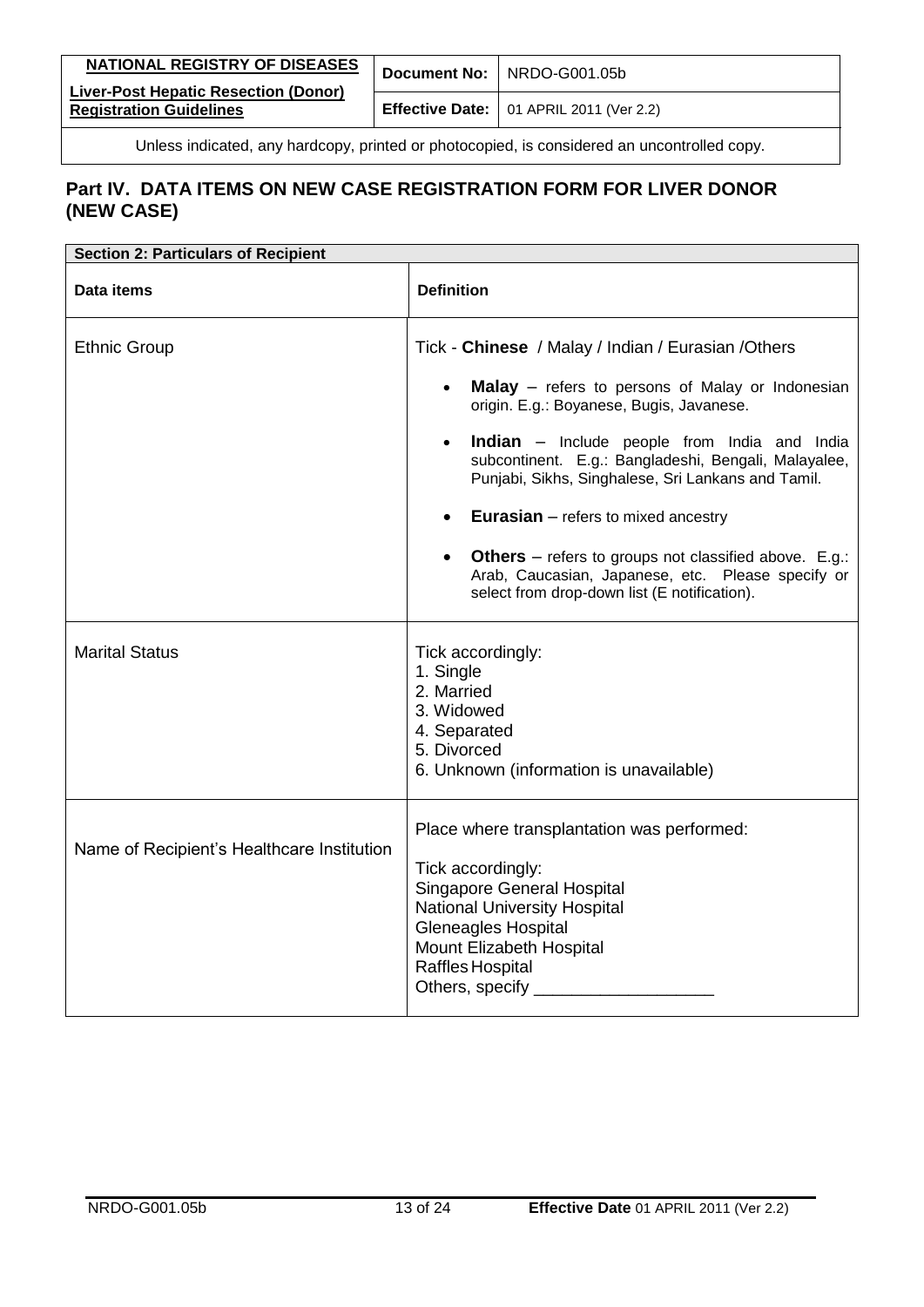| NATIONAL REGISTRY OF DISEASES                                                 | Document No: NRDO-G001.05b                             |
|-------------------------------------------------------------------------------|--------------------------------------------------------|
| <b>Liver-Post Hepatic Resection (Donor)</b><br><b>Registration Guidelines</b> | <b>Effective Date:</b> $\vert$ 01 APRIL 2011 (Ver 2.2) |

| Section 3: Donor Baseline Information (Pre - Donation) - Dates for all data items should be prior to<br><b>Hepatic resection</b> |                                                                                                                                    |
|----------------------------------------------------------------------------------------------------------------------------------|------------------------------------------------------------------------------------------------------------------------------------|
| Data items                                                                                                                       | <b>Definition</b>                                                                                                                  |
| Date of Baseline information                                                                                                     | Date format DD/MM/YYYY<br>Date of latest consultation prior to hepatic resection.                                                  |
| Weight                                                                                                                           | Record the latest measurement taken and date prior to<br>hepatic resection.                                                        |
|                                                                                                                                  | Date format DD/MM/YYYY                                                                                                             |
|                                                                                                                                  | Tick - unknown if information is unavailable.                                                                                      |
| Height                                                                                                                           | Record the latest measurement taken and date prior to<br>hepatic resection.                                                        |
|                                                                                                                                  | Date format DD/MM/YYYY                                                                                                             |
|                                                                                                                                  | Tick - unknown if information is unavailable.                                                                                      |
| Smoking status                                                                                                                   | Based on status nearest to the time of hepatic<br>resection.<br>Tick accordingly:<br>1. Current Smoker<br>2. Ex-Smoker<br>3. Never |
|                                                                                                                                  | 4. Unknown (information is unavailable)                                                                                            |
| EQ 5D (EuroQol 5 dimensional format                                                                                              | Enter status of the following (on the EQ 5D form): -<br>Mobility                                                                   |
| for health status)                                                                                                               | Self-Care                                                                                                                          |
|                                                                                                                                  | <b>Usual Activities</b>                                                                                                            |
|                                                                                                                                  | Pain/Discomfort                                                                                                                    |
|                                                                                                                                  | <b>Anxiety Depression</b>                                                                                                          |
|                                                                                                                                  | Tick - unknown if information is unavailable.                                                                                      |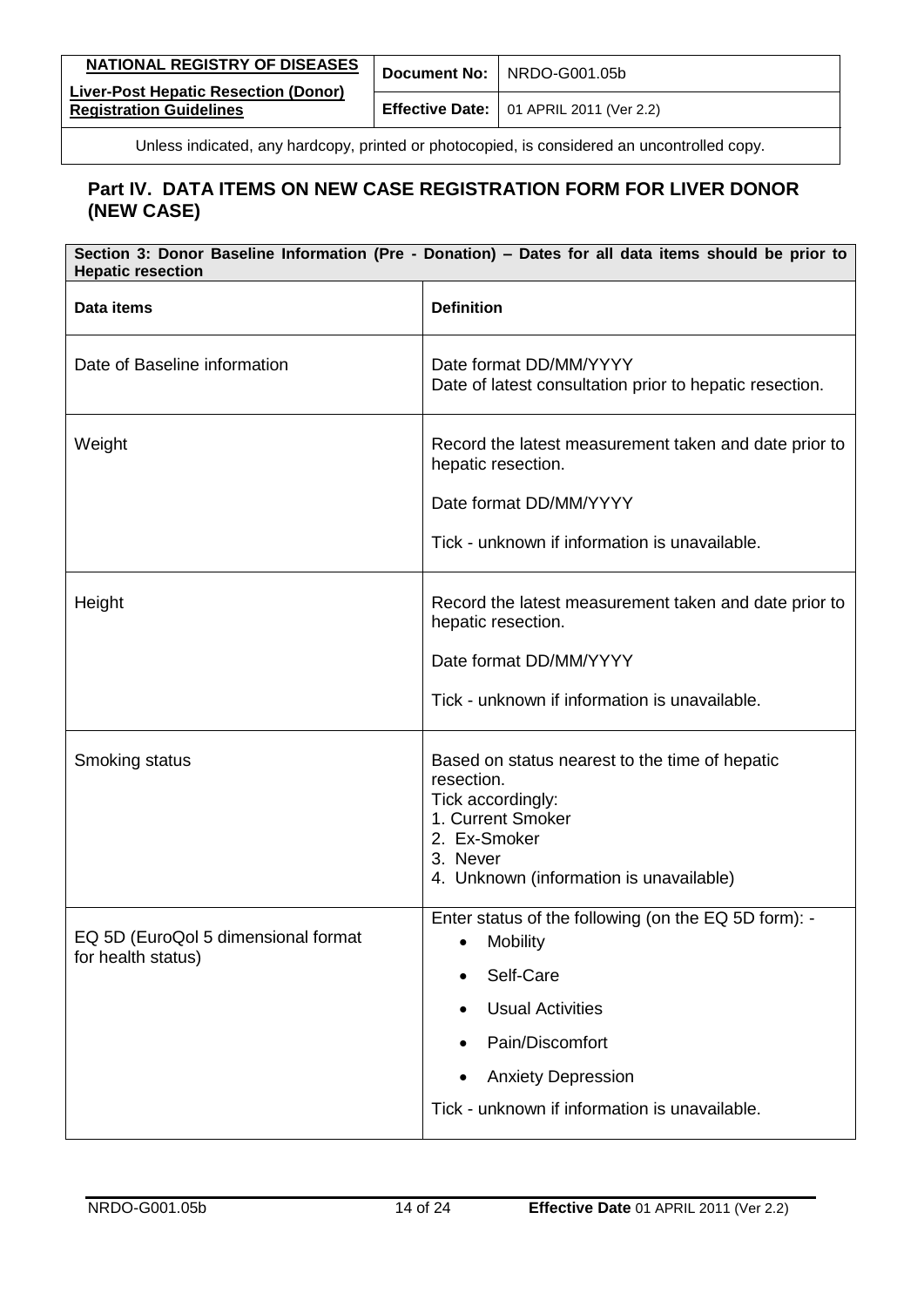| NATIONAL REGISTRY OF DISEASES                                                 | Document No: NRDO-G001.05b                             |
|-------------------------------------------------------------------------------|--------------------------------------------------------|
| <b>Liver-Post Hepatic Resection (Donor)</b><br><b>Registration Guidelines</b> | <b>Effective Date:</b> $\vert$ 01 APRIL 2011 (Ver 2.2) |

| Section 3: Donor Baseline Information (Pre - Donation)                                             |                                                                                                                                                                                         |  |
|----------------------------------------------------------------------------------------------------|-----------------------------------------------------------------------------------------------------------------------------------------------------------------------------------------|--|
| Data items                                                                                         | <b>Definition</b>                                                                                                                                                                       |  |
| <b>Liver Panel</b>                                                                                 | Enter the date (DD/MM/YYYY) of test and<br>all results of the various components.<br>Tick - unknown if information is unavailable.                                                      |  |
| <b>Full Blood Count</b>                                                                            | Enter the date (DD/MM/YYYY) of test and<br>all results of the various components.<br>Tick - unknown if information is unavailable.                                                      |  |
| Prothrombin Time (PT)                                                                              | Enter the date (DD/MM/YYYY) of test and<br>all results.<br>Tick - unknown if information is unavailable.                                                                                |  |
| Ultrasound / CT scan / MRI Liver                                                                   | Enter the date (DD/MM/YYYY) of test and findings<br>Tick accordingly:<br>No abnormalities<br>$\bullet$<br>• Fatty Liver<br>Other abnormalities, specify ____                            |  |
| Tick - unknown if information is unavailable<br>Section 4: Data Related to Donor Hepatic Resection |                                                                                                                                                                                         |  |
| Date of hepatic resection                                                                          | Enter the date (DD/MM/YYYY) of surgery                                                                                                                                                  |  |
| Place of surgery                                                                                   | Tick accordingly:<br>Singapore General Hospital<br><b>National University Hospital</b><br><b>Gleneagles Hospital</b><br>Mount Elizabeth Hospital<br>Raffles Hospital<br>Others, specify |  |
| Type of hepatic resection                                                                          | Specify the type of hepatic resection.                                                                                                                                                  |  |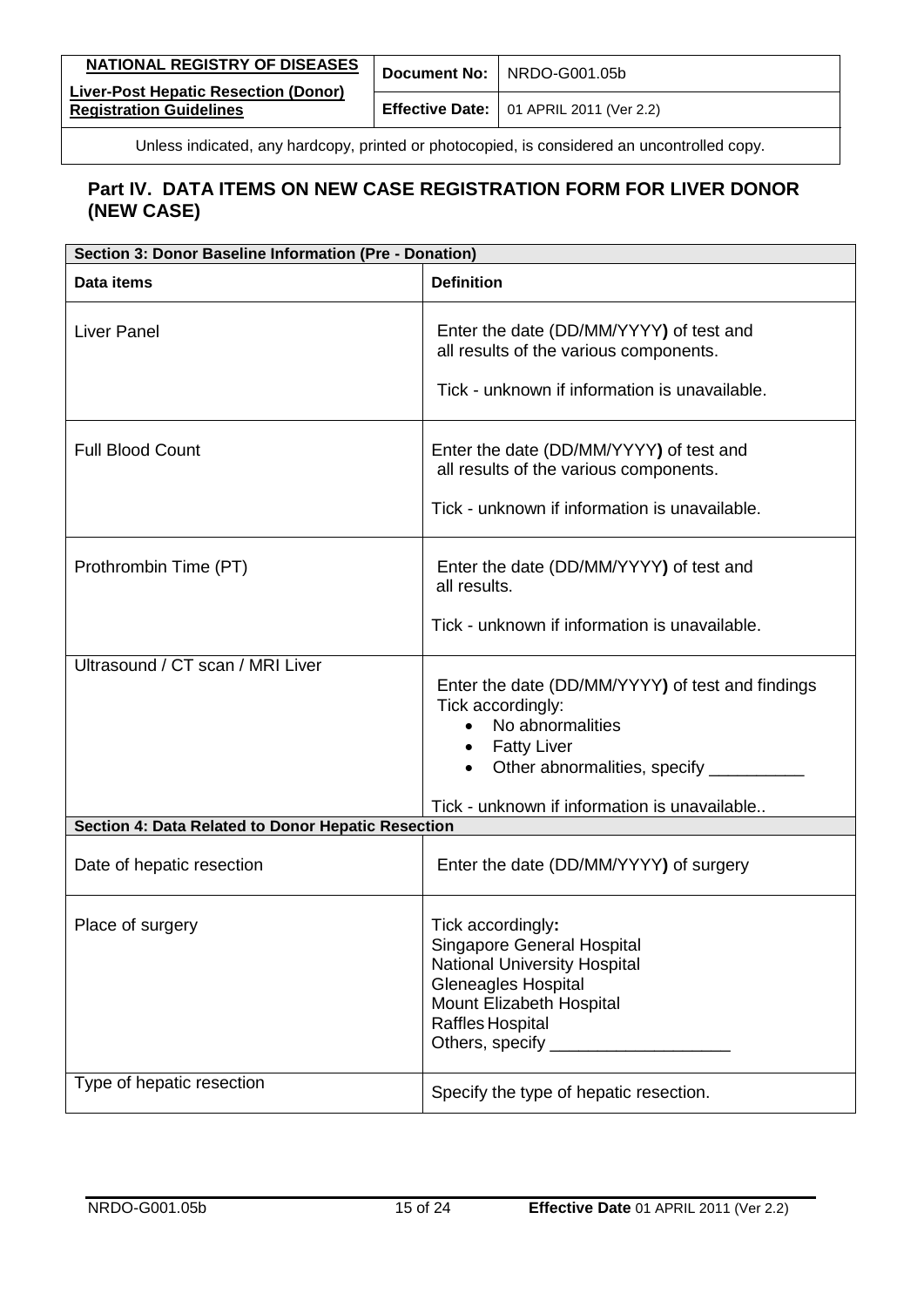| <b>NATIONAL REGISTRY OF DISEASES</b>                                          | Document No: NRDO-G001.05b                             |
|-------------------------------------------------------------------------------|--------------------------------------------------------|
| <b>Liver-Post Hepatic Resection (Donor)</b><br><b>Registration Guidelines</b> | <b>Effective Date:</b> $\vert$ 01 APRIL 2011 (Ver 2.2) |

| Section 4: Data Related to Donor Hepatic Resection                 |                                                                                                                                                                                                                                                                                                                                                   |  |
|--------------------------------------------------------------------|---------------------------------------------------------------------------------------------------------------------------------------------------------------------------------------------------------------------------------------------------------------------------------------------------------------------------------------------------|--|
| Data items                                                         | <b>Definition</b>                                                                                                                                                                                                                                                                                                                                 |  |
| Complications during hospitalisation                               | Tick NO if there is nil complication<br>$\bullet$<br>Tick accordingly for Liver Failure/Impairment<br>$\bullet$<br><b>No</b><br>$\Omega$<br>Unknown (information is unavailable)<br>$\Omega$<br>if Yes, enter the date of Liver failure/impairment<br>$\circ$<br>(DD/MM/YYYY)<br>Or<br>Tick Surgical / Medical / Others and specify the condition |  |
| Date of initial discharge                                          | Enter the date (DD/MM/YYYY) of discharge                                                                                                                                                                                                                                                                                                          |  |
| Live donor discharge disposition                                   | Tick either:<br>Alive or Dead                                                                                                                                                                                                                                                                                                                     |  |
| Section 5: Details of notifying healthcare institution             |                                                                                                                                                                                                                                                                                                                                                   |  |
| Name of notifying healthcare institution<br>(including department) | Name of Hospital / clinic / transplant centre which<br>made the notification                                                                                                                                                                                                                                                                      |  |
| Name of notifying person                                           | Name of Doctor / Nurse who made the notification                                                                                                                                                                                                                                                                                                  |  |
| Date of notification                                               | Enter the date (DD/MM/YYYY)                                                                                                                                                                                                                                                                                                                       |  |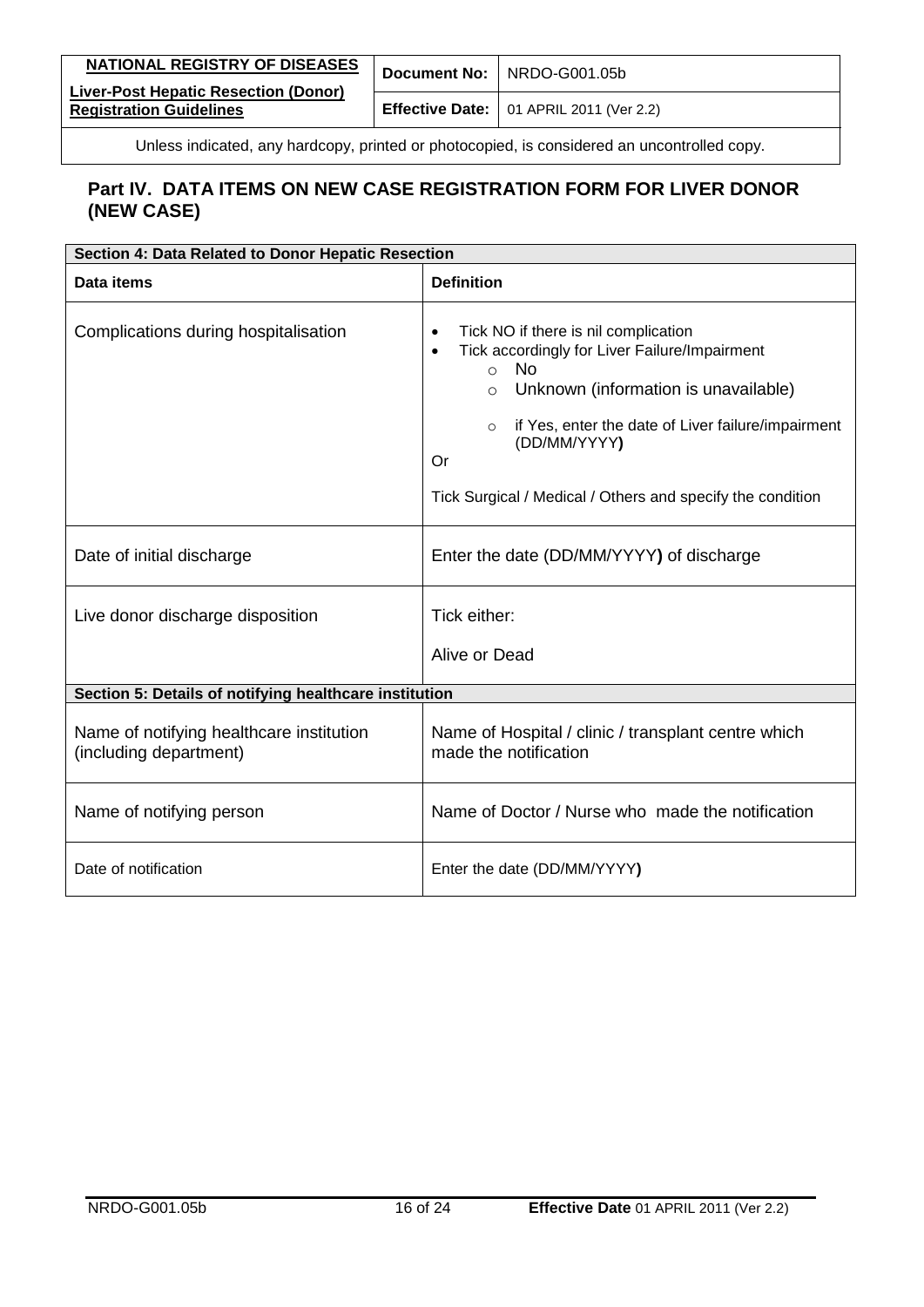| NATIONAL REGISTRY OF DISEASES                                                 | Document No: NRDO-G001.05b                             |
|-------------------------------------------------------------------------------|--------------------------------------------------------|
| <b>Liver-Post Hepatic Resection (Donor)</b><br><b>Registration Guidelines</b> | <b>Effective Date:</b> $\vert$ 01 APRIL 2011 (Ver 2.2) |

# <span id="page-16-0"></span>**Part V. DATA ITEMS ON FOLLOW-UP FORM FOR LIVER DONOR**

#### **The following table provides definitions for the data items on the Follow-up form for Liver donor based on the recommended scheduled interval of 6/52, 3/12 and 6/12 after hepatic resection and then annually (which will be collected at year-end).**

| Data items                                                                                                                       | <b>Definition</b>                                                                                                                                                                                       |
|----------------------------------------------------------------------------------------------------------------------------------|---------------------------------------------------------------------------------------------------------------------------------------------------------------------------------------------------------|
| Section 1: Donor's status at follow-up                                                                                           |                                                                                                                                                                                                         |
| Name                                                                                                                             | Record the patient's name (underline surname) from<br>NRIC/ Passport/case-notes/Birth<br>certificate/employment pass/work permit.                                                                       |
| <b>NRIC</b>                                                                                                                      | NRIC No. } - Applicable to Singapore citizens and<br><b>Permanent Residents</b><br>Singapore NRIC should be entered as in the format<br>SXXXXXXXC or<br>TXXXXXXXC for those Singaporean born from 2000. |
| Passport No                                                                                                                      | Passport No. - Applicable to Foreigners only<br>Enter passport no. if FIN no. is unavailable.<br>Passport numbers enter as appears in the passport.                                                     |
| Foreign Identification (FIN) No.                                                                                                 | FIN No. - Applicable to Foreigners only<br>Enter FIN No. if patient has both FIN & Passport                                                                                                             |
| Hospital Registration No.                                                                                                        | Hospital Registration No. - Applicable to Foreigners<br>and residents without NRIC                                                                                                                      |
| Date of Birth                                                                                                                    | Format is DD/MM/YYYY<br>If only the year of birth is available then the date format<br>will be 01/01/YYYY.                                                                                              |
| Date of Consultation                                                                                                             | Enter the date (DD/MM/YYYY) of the last consultation,<br>nearest to the recommended follow-up at 6/52, 3/12<br>and 6/12 or annually after the hepatic resection.                                        |
| Healthcare Institution (including specific<br>centre, department or clinic) responsible for<br>subsequent treatment or follow-up | Enter the name of Hospital / Department / Clinic /<br>Transplant centre where donor receives follow-up<br>care.                                                                                         |
| Height                                                                                                                           | Record the latest measurement taken<br>Enter the date (DD/MM/YYYY)<br>Tick - unknown if information is unavailable.                                                                                     |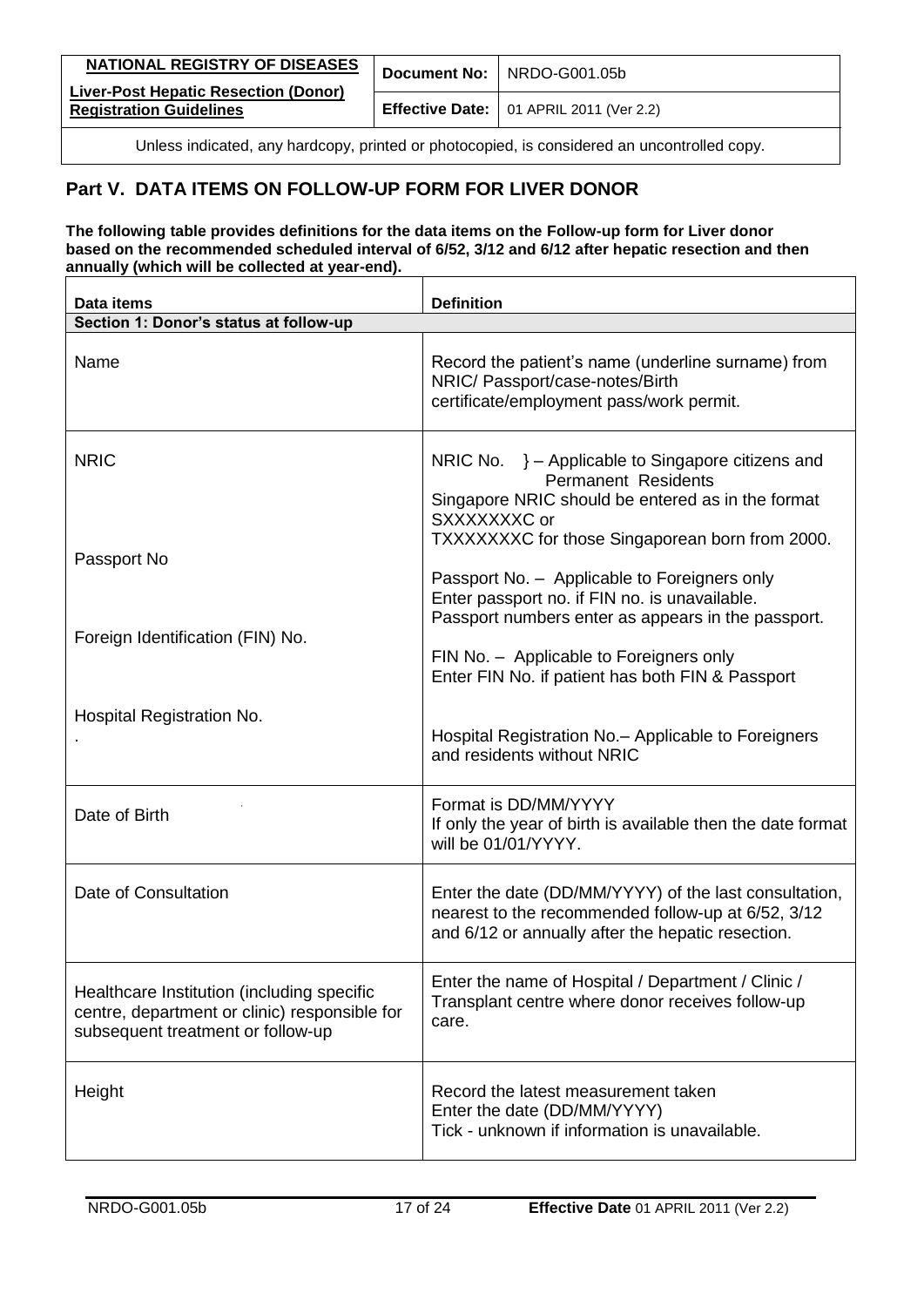| NATIONAL REGISTRY OF DISEASES                                                               |  | Document No: NRDO-G001.05b                             |
|---------------------------------------------------------------------------------------------|--|--------------------------------------------------------|
| <b>Liver-Post Hepatic Resection (Donor)</b><br><b>Registration Guidelines</b>               |  | <b>Effective Date:</b> $\vert$ 01 APRIL 2011 (Ver 2.2) |
| Unless indicated, any hardcopy, printed or photocopied, is considered an uncontrolled copy. |  |                                                        |

| Section 1: Donor's status at follow-up                    |                                                                                                                                                                                                                        |  |
|-----------------------------------------------------------|------------------------------------------------------------------------------------------------------------------------------------------------------------------------------------------------------------------------|--|
| Data items                                                | <b>Definition</b>                                                                                                                                                                                                      |  |
| Weight                                                    | Record the latest measurement taken on or nearest to<br>the date of consultation.<br>Enter the date (DD/MM/YYYY)<br>Tick - unknown if information is unavailable.                                                      |  |
| Smoking status                                            | Based on status recorded, nearest the date of<br>consultation.<br>Tick accordingly:<br>1. Current Smoker<br>2. Ex-Smoker<br>3. Never<br>4. Unknown (information is unavailable)                                        |  |
| <b>Employment status</b>                                  | Tick accordingly:<br>Working part-time, specify _____________<br>Not Working<br><b>Retired</b><br>Housewife<br><b>Student</b><br>Unknown (information is unavailable)                                                  |  |
| EQ 5D (EuroQol 5 dimensional format<br>for health status) | Enter status of the following (on the EQ 5D form): -<br>Mobility<br>$\bullet$<br>Self-Care<br><b>Usual Activities</b><br>Pain/Discomfort<br><b>Anxiety Depression</b><br>Tick - unknown if information is unavailable. |  |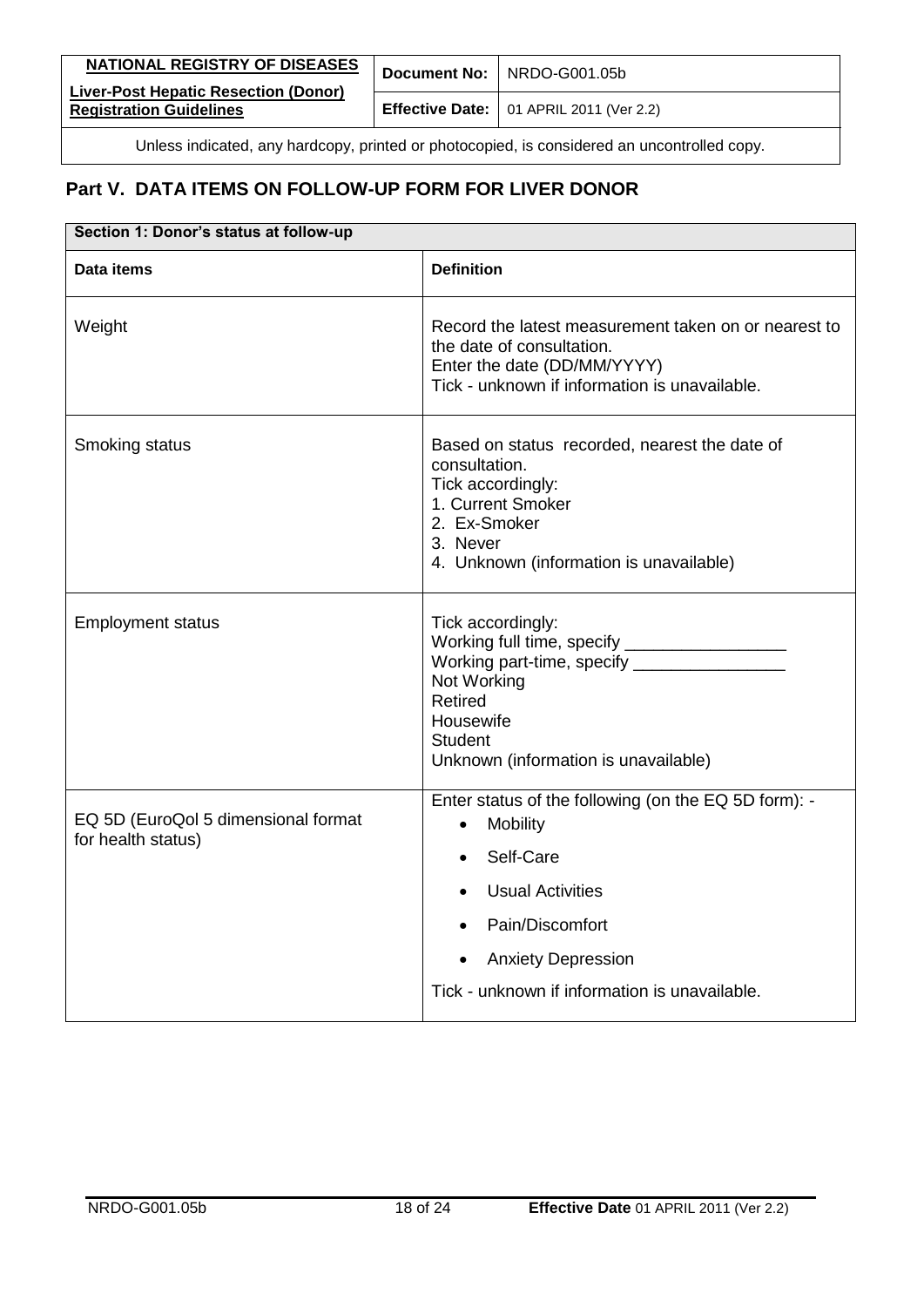| NATIONAL REGISTRY OF DISEASES                                                               |  | Document No: NRDO-G001.05b                             |
|---------------------------------------------------------------------------------------------|--|--------------------------------------------------------|
| <b>Liver-Post Hepatic Resection (Donor)</b><br><b>Registration Guidelines</b>               |  | <b>Effective Date:</b> $\vert$ 01 APRIL 2011 (Ver 2.2) |
| Unless indicated, any hardcopy, printed or photocopied, is considered an uncontrolled copy. |  |                                                        |

| Section 1: Donor's status at follow-up |                                                                                                |  |
|----------------------------------------|------------------------------------------------------------------------------------------------|--|
| Data items                             | <b>Definition</b>                                                                              |  |
| Other illness since last visit         | Tick: Yes / No / Unknown                                                                       |  |
|                                        | If Yes, tick one of the following:                                                             |  |
|                                        | Urinary tract disease<br>а.                                                                    |  |
|                                        | Cardiovascular disease<br>b.                                                                   |  |
|                                        | Cerebrovascular disease<br>C.                                                                  |  |
|                                        | d. Pulmonary disease                                                                           |  |
|                                        | Musculoskeletal disease<br>e.                                                                  |  |
|                                        | Malignancy<br>f.                                                                               |  |
|                                        | Infection<br>q.                                                                                |  |
|                                        | Accident<br>h.                                                                                 |  |
|                                        | i.                                                                                             |  |
|                                        | Enter date (DD/MM/YYYY) of illness                                                             |  |
|                                        | Refer to Annex A for examples of conditions classified<br>under the various diseases/illnesses |  |
| Admission to hospital since last visit | Tick: Yes / No / Unknown                                                                       |  |
|                                        | Tick → if Day Surgery Admission                                                                |  |
|                                        | If Yes, tick one of the following:                                                             |  |
|                                        | Urinary tract disease<br>а.                                                                    |  |
|                                        | Cardiovascular disease<br>b.                                                                   |  |
|                                        | c. Cerebrovascular disease                                                                     |  |
|                                        | d. Pulmonary disease                                                                           |  |
|                                        | Musculoskeletal disease<br>е.                                                                  |  |
|                                        | Malignancy<br>f.                                                                               |  |
|                                        | Infection<br>g.                                                                                |  |
|                                        | Accident<br>h.                                                                                 |  |
|                                        | i.                                                                                             |  |
|                                        | Enter date (dd/mm/yyyy) of admission                                                           |  |
|                                        | Refer to Annex A for examples of conditions classified<br>under the various diseases/illnesses |  |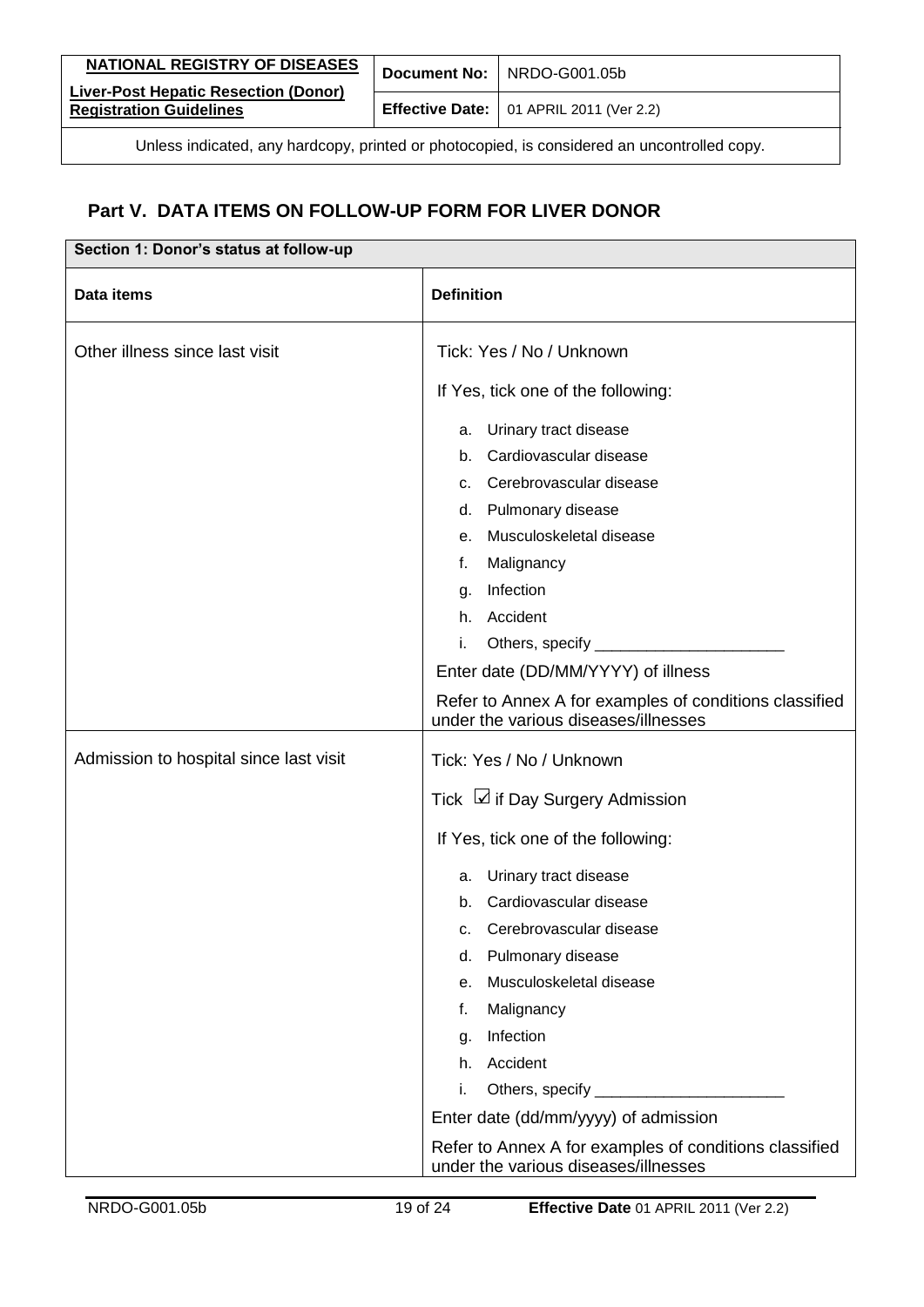| NATIONAL REGISTRY OF DISEASES                                                               |  | Document No: NRDO-G001.05b                             |
|---------------------------------------------------------------------------------------------|--|--------------------------------------------------------|
| <b>Liver-Post Hepatic Resection (Donor)</b><br><b>Registration Guidelines</b>               |  | <b>Effective Date:</b> $\vert$ 01 APRIL 2011 (Ver 2.2) |
| Unless indicated, any hardcopy, printed or photocopied, is considered an uncontrolled copy. |  |                                                        |

| Section 2: investigations (at follow-up) |                                                                                                                                                                                                                                                                                                                                                                                                                                                                                                                                                                        |  |
|------------------------------------------|------------------------------------------------------------------------------------------------------------------------------------------------------------------------------------------------------------------------------------------------------------------------------------------------------------------------------------------------------------------------------------------------------------------------------------------------------------------------------------------------------------------------------------------------------------------------|--|
| <b>Data items</b>                        | <b>Definition</b>                                                                                                                                                                                                                                                                                                                                                                                                                                                                                                                                                      |  |
| <b>Liver Panel</b>                       | Enter the date (DD/MM/YYYY) of test. and<br>all results of the various components.<br>Tick - unknown if information is unavailable.                                                                                                                                                                                                                                                                                                                                                                                                                                    |  |
| <b>Full Blood Count</b>                  | Enter the date (DD/MM/YYYY) of test and<br>all results of the various components.<br>Tick - unknown if information is unavailable.                                                                                                                                                                                                                                                                                                                                                                                                                                     |  |
| Prothrombin Time (PT)                    | Enter the date (DD/MM/YYYY) of test and<br>all results.<br>Tick - unknown if information is unavailable.                                                                                                                                                                                                                                                                                                                                                                                                                                                               |  |
| <b>Ultrasound Liver</b>                  | Enter the date (DD/MM/YYYY) of test and<br>Tick accordingly:<br>No abnormalities<br>$\bullet$<br>• Fatty Liver<br>Other abnormalities, specify __________<br>Tick - unknown if information is unavailable.                                                                                                                                                                                                                                                                                                                                                             |  |
| CT Scan / MRI Liver                      | Enter the date (DD/MM/YYYY) of test and findings<br>Tick accordingly:<br>No abnormalities<br><b>Fatty Liver</b><br>Other abnormalities, specify ___________<br>Tick - unknown if information is unavailable.                                                                                                                                                                                                                                                                                                                                                           |  |
| <b>ERCP/MRCP</b>                         | Enter the date (DD/MM/YYYY) of test and findings<br>Tick accordingly:<br>$\begin{picture}(20,10) \put(0,0){\vector(1,0){100}} \put(15,0){\vector(1,0){100}} \put(15,0){\vector(1,0){100}} \put(15,0){\vector(1,0){100}} \put(15,0){\vector(1,0){100}} \put(15,0){\vector(1,0){100}} \put(15,0){\vector(1,0){100}} \put(15,0){\vector(1,0){100}} \put(15,0){\vector(1,0){100}} \put(15,0){\vector(1,0){100}} \put(15,0){\vector(1,0){100}} \$<br>• MRCP: _________________________<br>• Others, specify ______________<br>Tick - unknown if information is unavailable. |  |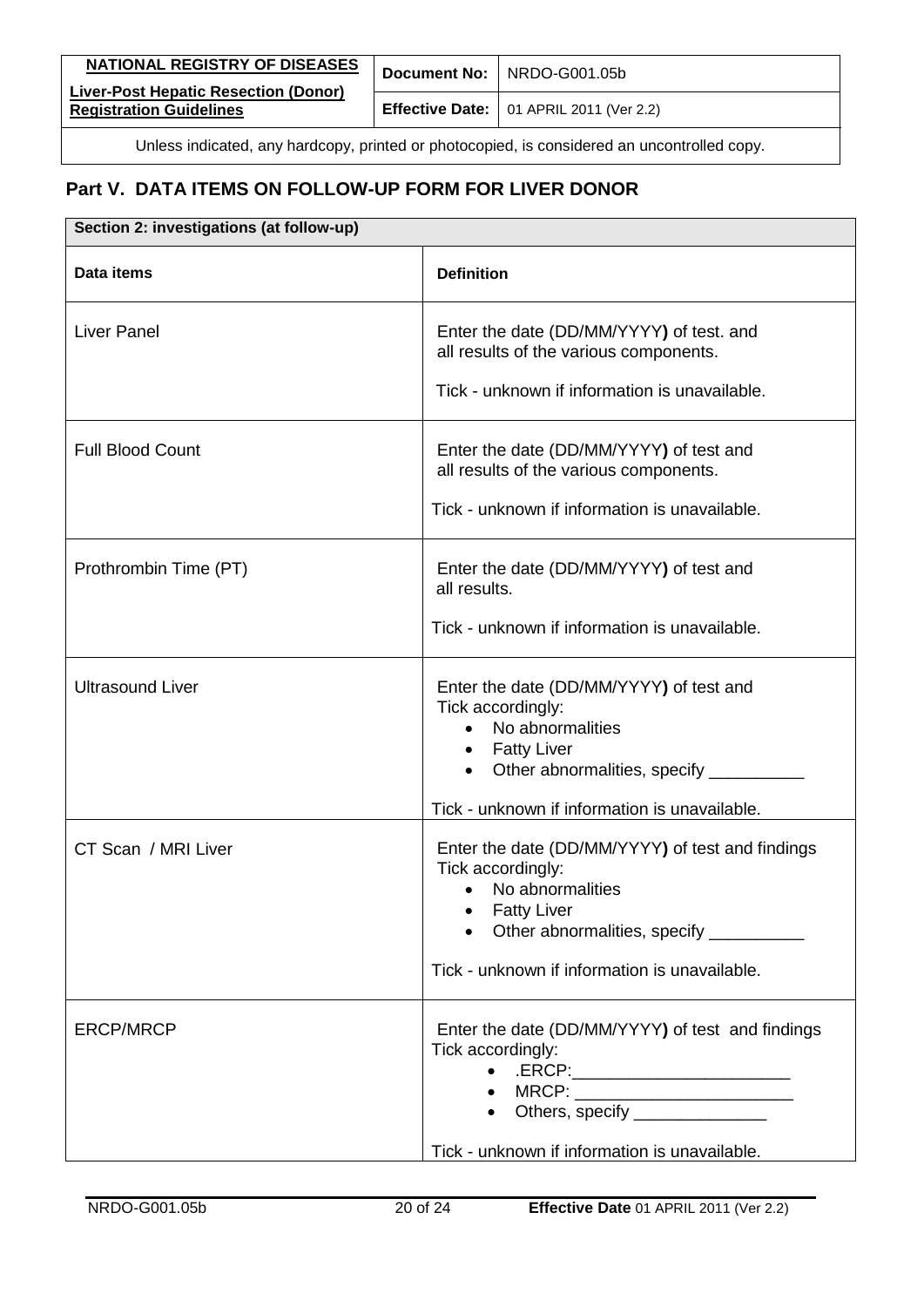| <b>NATIONAL REGISTRY OF DISEASES</b>                                                        |  | Document No: NRDO-G001.05b                             |
|---------------------------------------------------------------------------------------------|--|--------------------------------------------------------|
| <b>Liver-Post Hepatic Resection (Donor)</b><br><b>Registration Guidelines</b>               |  | <b>Effective Date:</b> $\vert$ 01 APRIL 2011 (Ver 2.2) |
| Unless indicated, any hardcopy, printed or photocopied, is considered an uncontrolled copy. |  |                                                        |

| Section 3: Adverse condition relating to liver                     |                                                                              |  |
|--------------------------------------------------------------------|------------------------------------------------------------------------------|--|
| Data items                                                         | <b>Definition</b>                                                            |  |
| <b>Liver Failure</b>                                               | Tick:<br>Yes / No                                                            |  |
| Date of Liver Failure                                              | If Yes, enter the date (DD/MM/YYYY) of diagnosis                             |  |
| <b>Cause of Liver Failure</b>                                      | State the cause of the condition                                             |  |
| On Transplant waiting list                                         | Tick:<br>Yes / No                                                            |  |
| Reason for not on Transplant waiting list                          | State the reason                                                             |  |
| <b>Section 4: Vital Status</b>                                     |                                                                              |  |
| <b>Vital Status</b>                                                | Tick either:<br>Alive or Dead                                                |  |
| Date of Death                                                      | Enter the date (DD/MM/YYYY) of death                                         |  |
| Place of Death                                                     | Enter the place of Death                                                     |  |
| Cause of Death                                                     | Enter the primary cause of death                                             |  |
| Section 5: Details of notifying healthcare institution             |                                                                              |  |
| Name of notifying healthcare institution<br>(including department) | Name of Hospital / clinic / transplant centre which<br>made the notification |  |
| Name of notifying Person                                           | Name of Doctor / Nurse who made the notification                             |  |
| Date of notification                                               | Enter the date (DD/MM/YYYY)                                                  |  |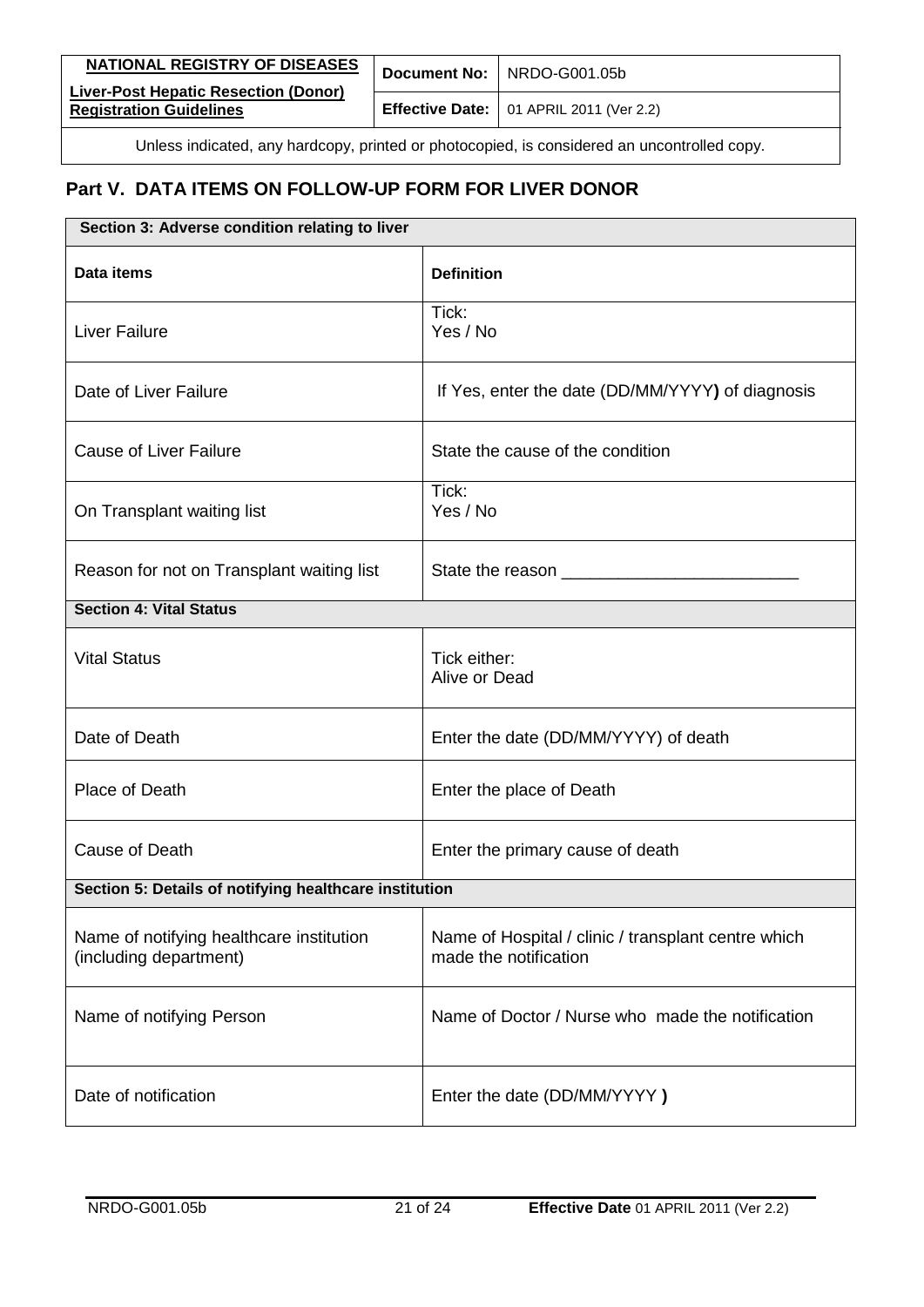| NATIONAL REGISTRY OF DISEASES                                                               |  | Document No: NRDO-G001.05b                             |
|---------------------------------------------------------------------------------------------|--|--------------------------------------------------------|
| Liver-Post Hepatic Resection (Donor)<br><b>Registration Guidelines</b>                      |  | <b>Effective Date:</b> $\vert$ 01 APRIL 2011 (Ver 2.2) |
| Unless indicated, any hardcopy, printed or photocopied, is considered an uncontrolled copy. |  |                                                        |

#### <span id="page-21-0"></span>**PART VI. DATA ITEMS ON LISTINGS**

#### **Donor Case listing**

|                | <b>Particulars of Donor</b>                                     |
|----------------|-----------------------------------------------------------------|
| $\mathbf 1$    | Name                                                            |
| 2              | NRIC/Passport/FIN/Hospital No.                                  |
| 3              | Date of Birth                                                   |
| 4              | Gender                                                          |
| 5              | Ethnic group                                                    |
| 6              | <b>Marital status</b>                                           |
| $\overline{7}$ | Resident status                                                 |
| 8              | <b>Education level</b>                                          |
| 9              | Employment status                                               |
| 10             | Date of Hepatic Resection                                       |
| 11             | Place of Hepatic Resection                                      |
| 12             | Type of Hepatic Resection                                       |
| 13             | Living Donor's Relationship to Recipient                        |
| 14             | Name of notifying healthcare institution (including department) |
|                | <b>Particulars of Recipient</b>                                 |
| 15             | Name                                                            |
| 16             | NRIC/Passport/FIN/Hospital No.                                  |
| 17             | Date of Birth                                                   |
| 18             | Gender                                                          |
| 19             | Place of Transplantation                                        |

#### **Listing of Hospital Inpatient Discharge summaries**

|    | Name Of Donor                                                   |
|----|-----------------------------------------------------------------|
| 2  | Donor's NRIC/Passport/FIN/Hospital No.                          |
| 3  | Date of Birth                                                   |
| 4  | Gender                                                          |
| 5. | Name of notifying healthcare institution (including department) |
| 6. | Date of Admission                                               |
| 7. | Date of Discharge                                               |
| 8. | Diagnosis at discharge                                          |
| 9. | V Codes: V59.6 for Liver Donors                                 |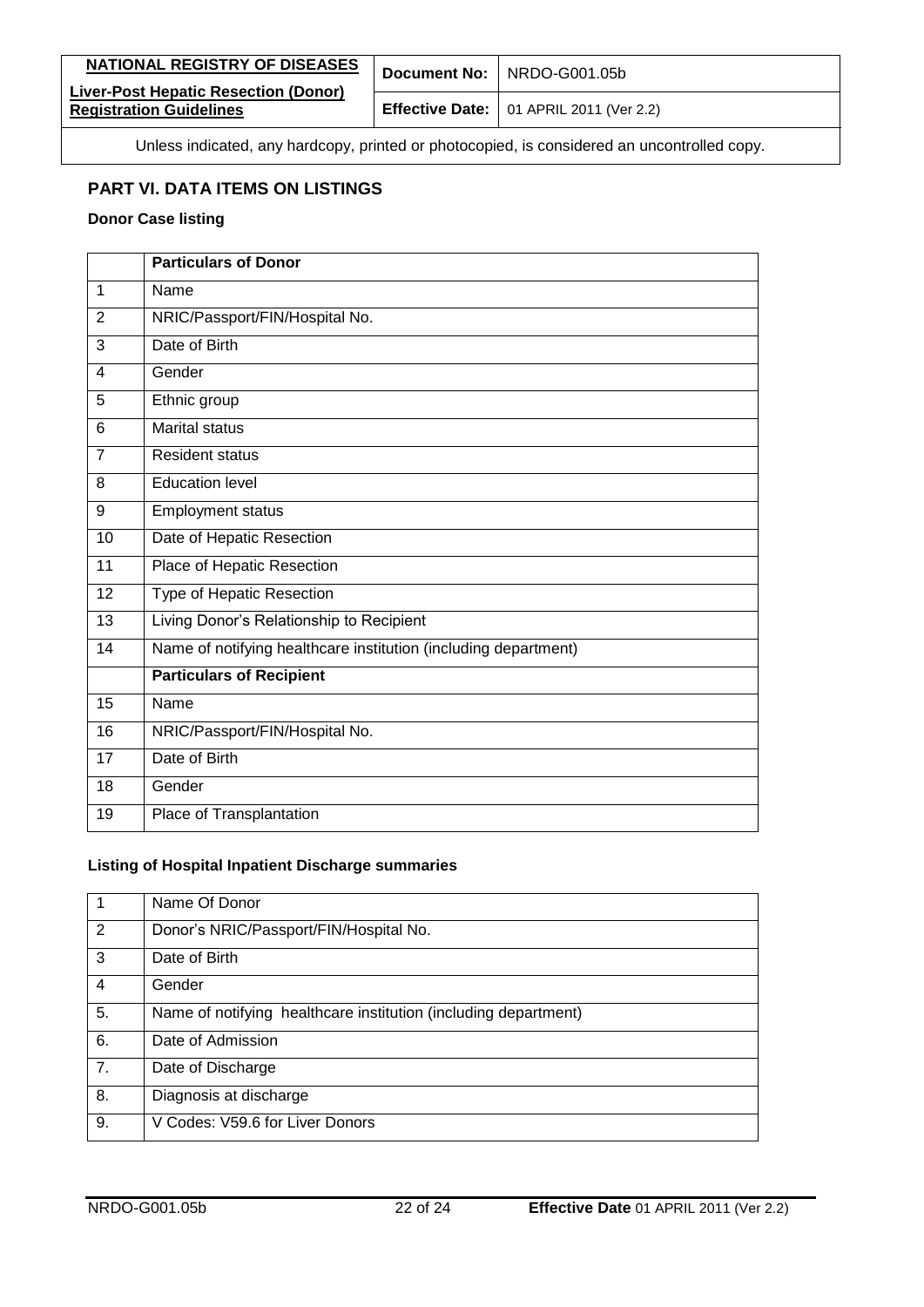| <b>NATIONAL REGISTRY OF DISEASES</b>                                                        |  | Document No: NRDO-G001.05b                             |
|---------------------------------------------------------------------------------------------|--|--------------------------------------------------------|
| Liver-Post Hepatic Resection (Donor)<br><b>Registration Guidelines</b>                      |  | <b>Effective Date:</b> $\vert$ 01 APRIL 2011 (Ver 2.2) |
| Unless indicated, any hardcopy, printed or photocopied, is considered an uncontrolled copy. |  |                                                        |

### <span id="page-22-0"></span>**ANNEX A - Examples of conditions classified under the various diseases/illnesses (list is not exhaustive)**

| <b>Urinary Tract Disease</b>                                                                    | <b>Cardiovascular Disease</b>                          | <b>Cerebrovascular Disease</b>           |
|-------------------------------------------------------------------------------------------------|--------------------------------------------------------|------------------------------------------|
| <b>Bladder Infection</b>                                                                        | AAA (Abdominal Aortic Aneurysm)                        | Basal Ganglia Cerebrovascular<br>Disease |
| <b>BPH (Benign Prostatic Hyperplasia)</b>                                                       | <b>Acute Myocardial Infarction</b>                     | Dementia, Vascular                       |
| Cystitis                                                                                        | Cardiac Failure                                        | Hemorrhagic Stroke                       |
| Glomerulonephritis (GN)                                                                         | Cardiomyopathy                                         | Intracranial Embolism and<br>Thrombosis  |
| Hematuria                                                                                       | <b>Congestive Heart Failure</b>                        | <b>Ischaemic Stroke</b>                  |
| Hydrocele                                                                                       | Coronary Artery Disease                                | Lacunar Infarct                          |
| Nephrolithiasis (Kidney Stone)                                                                  | Endocarditis                                           | <b>Transient Ischaemic Attack</b>        |
| Nephrotic Syndrome                                                                              | Hypercholesterolemia/Hyperlipidemia Vascular Headaches |                                          |
| Proteinuria                                                                                     | Hypertension                                           |                                          |
| Pyelonephritis                                                                                  | <b>Ischaemic Heart Disease</b>                         |                                          |
| <b>Urethral Stricture</b>                                                                       | Peripheral Vascular Disease                            |                                          |
| <b>Urethritis</b>                                                                               |                                                        |                                          |
| Urolithiasis (Urinary Stone)                                                                    |                                                        |                                          |
| UTI (Urinary Tract Infections)                                                                  |                                                        |                                          |
|                                                                                                 |                                                        |                                          |
| <b>Pulmonary Disease</b>                                                                        | <b>Musculoskeletal Disease</b>                         | Malignancy                               |
| Asthma                                                                                          | <b>Back Pain</b>                                       | Leukemia                                 |
| Bronchopneumonia                                                                                | <b>Bone Diseases</b>                                   | Malignant Neoplasm of Breast             |
| <b>Bronchitis</b>                                                                               | Fasciitis                                              | Malignant Neoplasm of Cervix             |
| COLD/COPD (Chronic Obstructive<br>Lung Disease/Chronic Obstructive<br><b>Pulmonary Disease)</b> | Gout                                                   | Malignant Neoplasm of Colom              |
| mphysema                                                                                        | <b>Joint Diseases</b>                                  | Malignant Neoplasm of Esophagus          |
| <b>Pleural Effusion</b>                                                                         | <b>Joint Pain</b>                                      | Malignant Neoplasm of Kidney             |
| Pneumonia                                                                                       | Lumbago                                                | Malignant Neoplasm of Layrnx             |
| Pneumothorax                                                                                    | Osteoarthritis                                         | Malignant Neoplasm of Liver              |
| IPTB                                                                                            | Osteoporosis                                           | Malignant Neoplasm of Lung               |
|                                                                                                 | <b>Rheumatic Diseases</b>                              | Malignant Neoplasm of Nasopharynx        |
|                                                                                                 | <b>Spinal Stenosis</b>                                 | Malignant Neoplasm of Prostate           |
|                                                                                                 | Systemic Lupus Erythmatous (SLE)                       | Malignant Neoplasm of Stomach            |
|                                                                                                 |                                                        | Malignant Neoplasm of Tongue             |
|                                                                                                 |                                                        | Malignant Neoplasm of Uterus             |
|                                                                                                 |                                                        | Multiple Myeloma                         |
|                                                                                                 |                                                        | Lymphoma                                 |